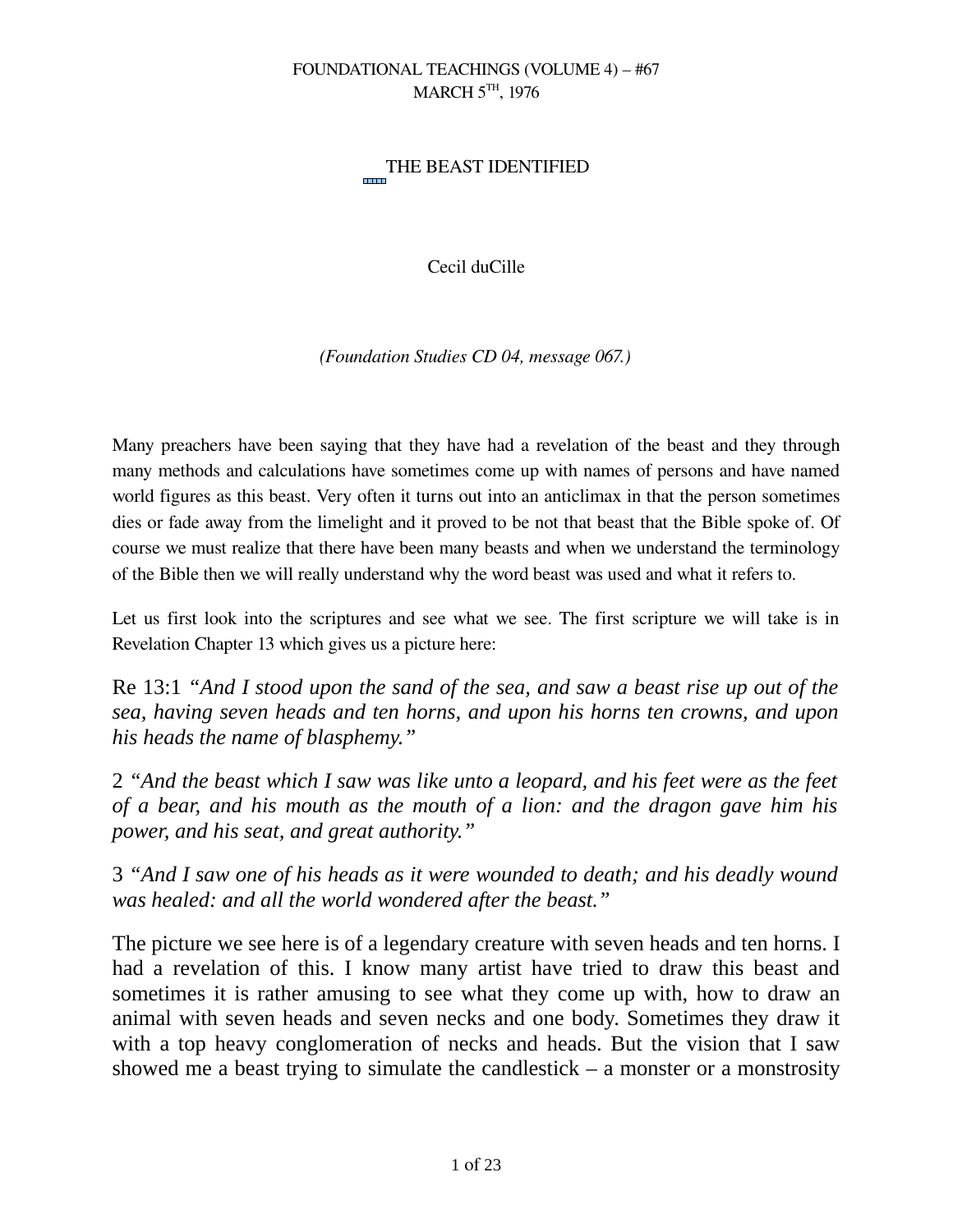in the spirit that is trying to bring forth a many membered body in the earth even as Christ is bringing forth His seven churches in one church joined unto one candlestick and its branches. So I saw the beast trying to bring forth these seven heads. There was one great exception of course, that like a lizard or like an alligator with one main body this thing had branching out from the sides six bodies, three on either sides and there was the great monster head in the middle which will be the head that manifests the fullness of the satanic power.

Therefore what we are seeing in our midst on the earth is a many membered body in the natural yet motivated by spirits and completely controlled by Satan himself. This body is the manifestation of Satan in the earth. Now this doesn't say that Satan has not been manifested for a long time in the earth, but now he is bargaining for a manifestation such as he never had ever in the earth.

Now we see therefore the question arising in our hearts, "Where is this body?" "Where is it?" "May I see it?" The question comes to you, "Where then is the body of Christ?"

Rise up tomorrow morning and go down and lay your hands on the body of Christ and show me that body of Christ. You see you cannot do that and so it is with the body of Satan, you cannot go down and say, "Well it is here. They meet here, or there" because the thing is a spiritual thing. The whole manifestation is a spiritual devil manifesting through physical people and to be one they do not have to sign a contract or meet under the same roof, they only move in the same spirit. Just as the body moves with the blood passing through it so does the satanic force move in the earth and in the children of disobedience.

I mentioned previously that Satan the adversary imitates God. I want to show you here that he is even imitating the church to set up his own movement. We see by looking at the church itself and the final fulfillment allotted, the last day fulfillment of what the church is to be in God's plan as laid out in Revelation 1 when John heard a voice speaking behind him and he turned to see who was speaking. The John who knew Jesus quite likely in his mind he expected to see the Lord, but what he heard and saw was different from just Jesus Himself for he heard a voice like the voice of many waters and what he saw – we will read the picture here given in Revelation Chapter 1 from verse 12:

Re 1:12 *"And I turned to see the voice that spake with me. And being turned, I saw seven golden candlestick;"*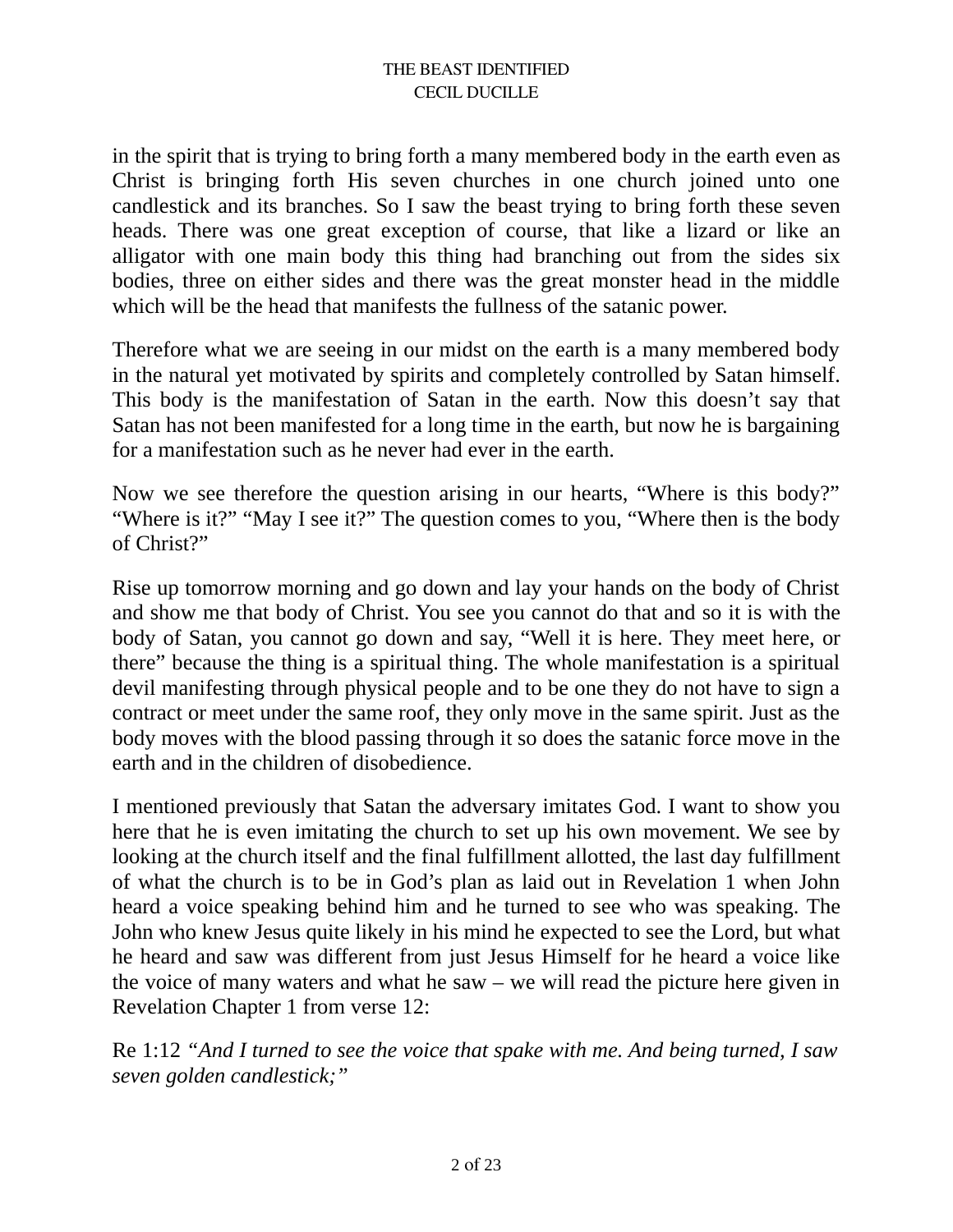13 *"And in the midst of the seven candlesticks one like unto the Son of man, clothed with a garment down to the foot, and girt about the paps with a golden girdle."*

14 *"His head and his hairs were white like wool, as white as snow; and his eyes were as a flame of fire;"*

15 *"And his feet like unto fine brass, as if they burned in a furnace; and his voice as the sound of many waters."*

16 *"And he had in his right hand seven stars: and out of his mouth went a sharp twoedged sword: and his countenance was as the sun shineth in his strength."*

17 *"And when I saw him, I fell at his feet as dead. And he laid his right hand upon me, saying unto me, Fear not; I am the first and the last:"*

Praise the Lord. Now the picture you see here is a many membered Christ. This is not just Jesus Himself, but this is a many membered Christ. There is something very striking and wonderful about this picture. It is that the central candlestick which in the Bible is called the candlestick and the other ones are called the branches. The center candlestick had come forth in the image of the matured Christ man. I want you to see this. The center candlestick which is a specific church, an overcomers church, those who have overcome will come to the point of fulfillment and I should say are at this time coming into this point of fullness wherein they will show forth the full nature of God and all the other churches will be a part of them receiving life, or receiving the oil from this involvement of the Christ Spirit within the earth. Now the explanation of this is found down in verse 20:

Re 1:20 *"The mystery of the seven stars which thou sawest in my right hand, and the seven golden candlesticks. The seven stars are the angels of the seven churches: and the seven candlesticks which thou sawest are the seven churches."*

Now if you notice that in the first phrase here He said, "my right hand," then afterwards He said, "seven churches." You can see then that He was standing in the middle of the center church, in the midst of this overcomer church and this is the picture of the church which we are coming to and which I have seen in a great state of advancement.

Now sometimes we preach that we don't see how this thing is going to come about and we get very weary and wary about its circumstances of brother meeting brother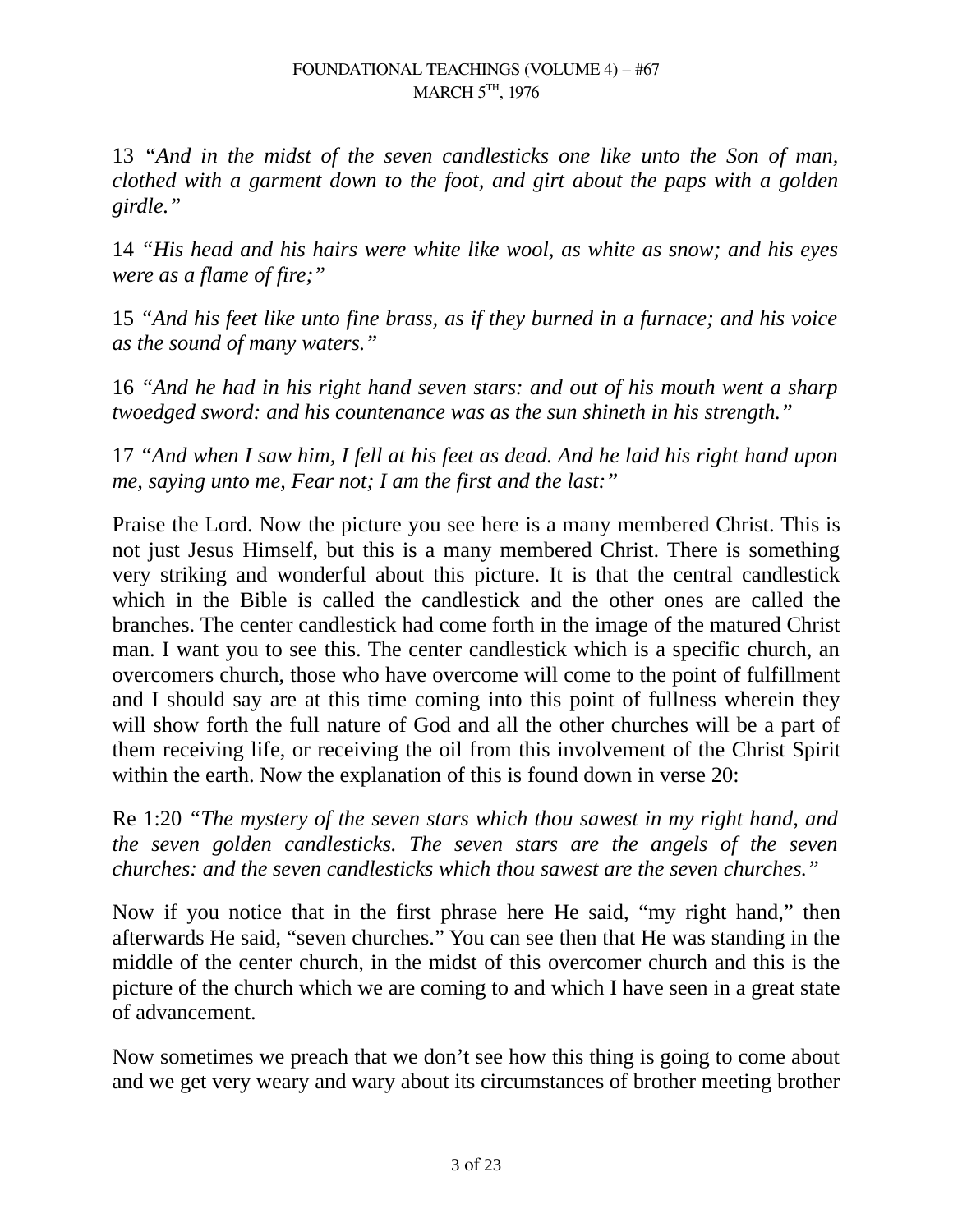and the churches coming together. You see we are looking in the wrong direction. For a long time we have been looking in this wrong direction. The direction which God wants us to turn our attention to is the spiritual direction wherein we can see the church coming forth in the spirit, we can see the function, the beautiful powerful function of a spiritual church: people praying for people they don't know; people receiving blessings they don't deserve; God working on your behalf because of somebody over some other place pray for you and you did not even know. As we come to this spiritual realm we are more and more understanding that the church **is** – the church not will be, but the church **is** and that it is functioning under great authority and power by the Holy Ghost.

The verse that we just read said, "In my right hand" and that referred to Jesus Himself. Surely Jesus also said that "anyone who touches you touches Him."

"If you give one of these my brethren a cup of cold water you do it unto Me."

We see that when He was commending the brethren for what they did.

He said, "I was an hungered and you fed Me."

They said, "I have never seen You. We don't remember feeding You when You were an hungered."

He said, "But you did it to the least of My brethren so you have done it unto Me."

Therefore we are seeing a little further even into God's manifestation right now today in His body. But if this is so and if then the enemy is emulating the things that God does and doing it in his body and in his way and in his manifestation in the earth, then you can believe me that today the manifestation of the beast is in an advanced state. It is no longer a matter that "we are looking for the beast" but that "the beast is now being manifested" and is coming towards the highest point of his manifestation in the earth when he will show forth his hand against the saints openly.

Now we turn back to Revelation 13 and here we see an astounding thing in verse 2:

Re 13:2 *"And the beast which I saw was like unto a leopard…and the dragon gave him his power, and his seat, and great authority."*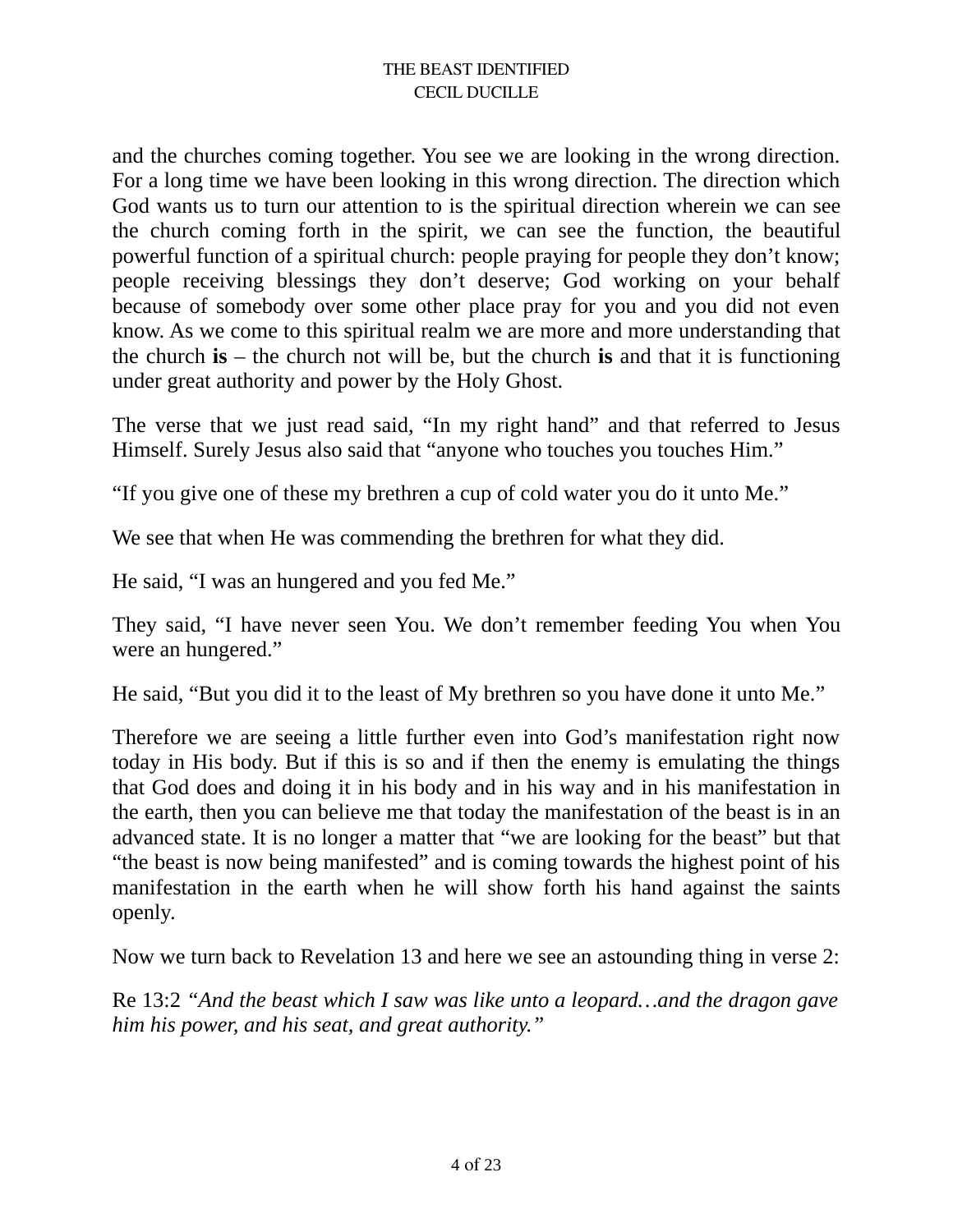Now I want you to notice that. Now who is the dragon? Well we can look back on Chapter 9 and in verse 11 we will see who the dragon is.

Re 9:11 *"And they had a king over them, which is the angel of the bottomless pit, whose name in the Hebrew tongue is Abaddon, but in the Greek tongue hath his name Apollyon."*

We can see there clearly that he is talking about the devil. So the devil is that dragon, but we can see it again in Chapter 12 and in verse 9:

Re 12:9 *"And the great dragon was cast out, that old serpent, called the Devil, and Satan, which deceiveth the whole world: he was cast out into the earth, and his angels were cast out with him."*

So we see here as clear as day that it is the devil that gives this beast his power. You want to find out then what the beast is? The beast therefore came out of the sea and the sea refers to the nations and tongues and languages. So it is one of the nations that is rising up with this beast power having the other nations pulling them a certain way. Now I tell you that previous to my going to the scripture in Daniel to show you that this beast rising up out of the sea is the nation. In Daniel Chapter 2 when Daniel saw the great image and Nebuchadnezzar's dream and he was explaining Nebuchadnezzar's dream in verse 40 he said:

Dan 2:40 *"And the fourth kingdom shall be strong as iron: forasmuch as iron breaketh in pieces and subdueth all things: and as iron that breaketh all these, shall it break in pieces and bruise."*

41 *"And whereas thou sawest the feet and toes, part of potter's clay, and part of iron, the kingdom shall be divided; but there shall be in it the strength of the iron, forasmuch as thou sawest the iron mixed with miry clay."*

42 *"And as the toes of the feet were part of iron, and part of clay, so the kingdom shall be partly strong, and partly broken."*

43 *"And whereas thou sawest iron mixed with miry clay, they shall mingle themselves with the seed of men: but they shall not cleave one to another, even as iron is not mixed with clay."*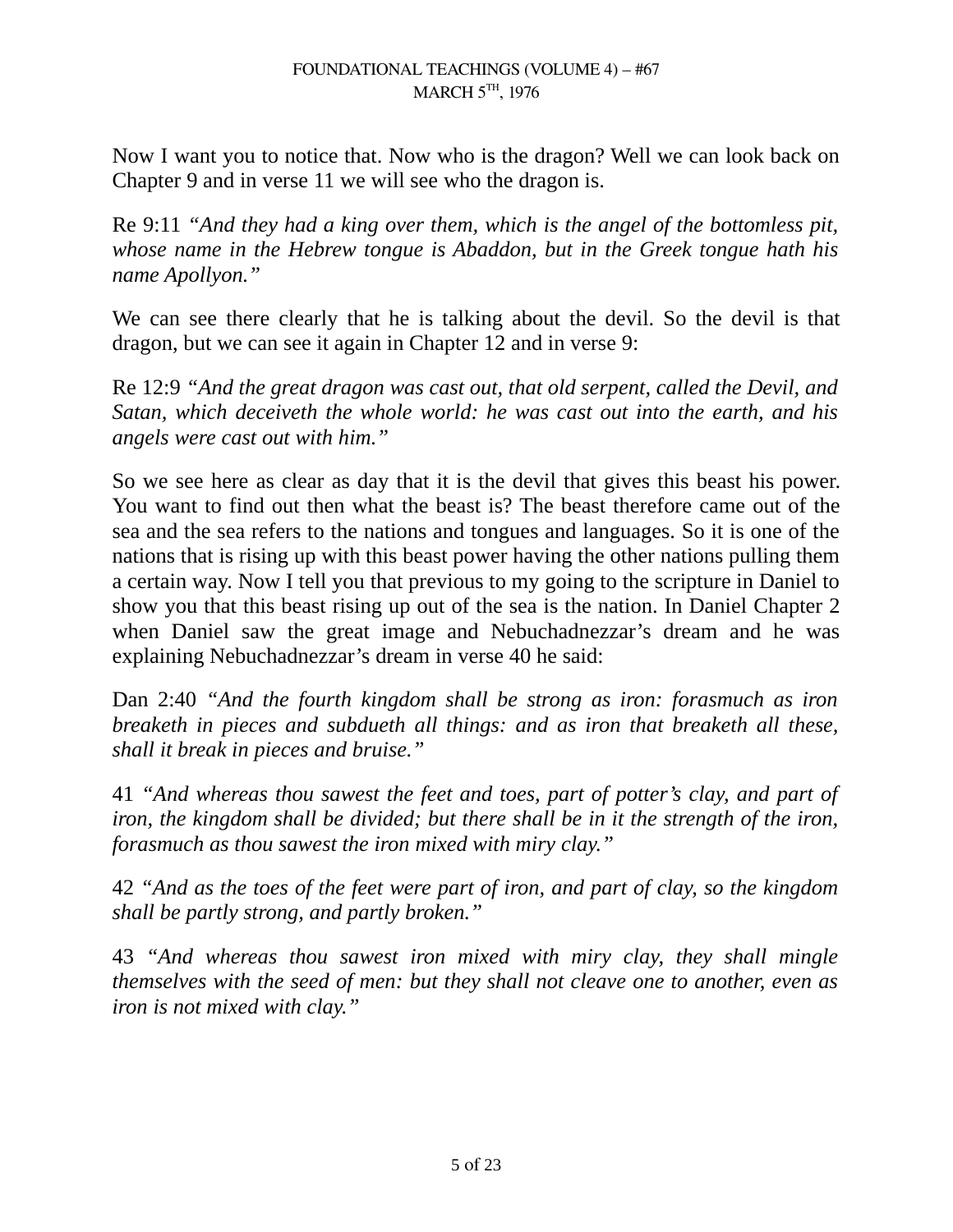Now we will have to come back to that to show you some point, but let me show you this point here now – that this kingdom was the fourth kingdom. Turn your Bibles around to Daniel Chapter 7 and in verse 19:

Dan 7:19 *"Then I would know the truth of the fourth beast, which was diverse from all the other, exceeding dreadful, whose teeth were of iron, and his nails of brass; which devoured, brake in pieces, and stamped the residue with his feet;"*

20 *"And of the ten horns that were in his head, and of the other which came up, and before whom three fell; even of that horn that had eyes, and a mouth that spake very great things, whose look was more stout than his fellows."*

Praise God. Now we can see here that this fourth kingdom is the fourth beast and the same beast with seven heads and ten horns is the one mentioned here as the fourth beast and the fourth kingdom and that is the fourth kingdom in Daniel Chapter 2. Therefore we see that it is a kingdom and not just a nation but a nation with others joined to it we call it a kingdom. Now a kingdom must have a king and this is the king that we see in Revelation Chapter 9 and verse 11, we have read it before, which says "they have a king over them." The moment you have a king over you then you become part of a kingdom. This kingdom therefore that we have been looking for in the earth, many of us have been saying or thinking that it was the United Nations, or it was some other world coming together and they are still looking for a world coming together, but they have come together already in the spiritual sense in that the same devil that is motivating Russia is motivating the other countries. The devil therefore is this head of state that has given his power to this beast out of the sea. You see the beast out of the sea now referred to in Revelation 13 is this revolutionary spirit which is rising up in all the nations of the world. If you will notice everywhere that they have had a revolution coming forth and taking over the government that they have gone anti-God. They have turned against the church and they have destroyed the Christians and this is a thing that today we can actually name the countries of the world that have gone this way and some are on the brink of going this way. We who are even now having this freedom of speech that we can speak about it today, it will soon be that we cannot speak about it because of the revolutionary spirit that is rising up in the people and taking over the governments of the world and subverting them unto a specific brand of anti-Christian government. Whatever they call it, by whatever name  $-$  I do not want to put the brand although it is well-named. You can see for yourselves. Read your newspapers and realize where we are in God's time.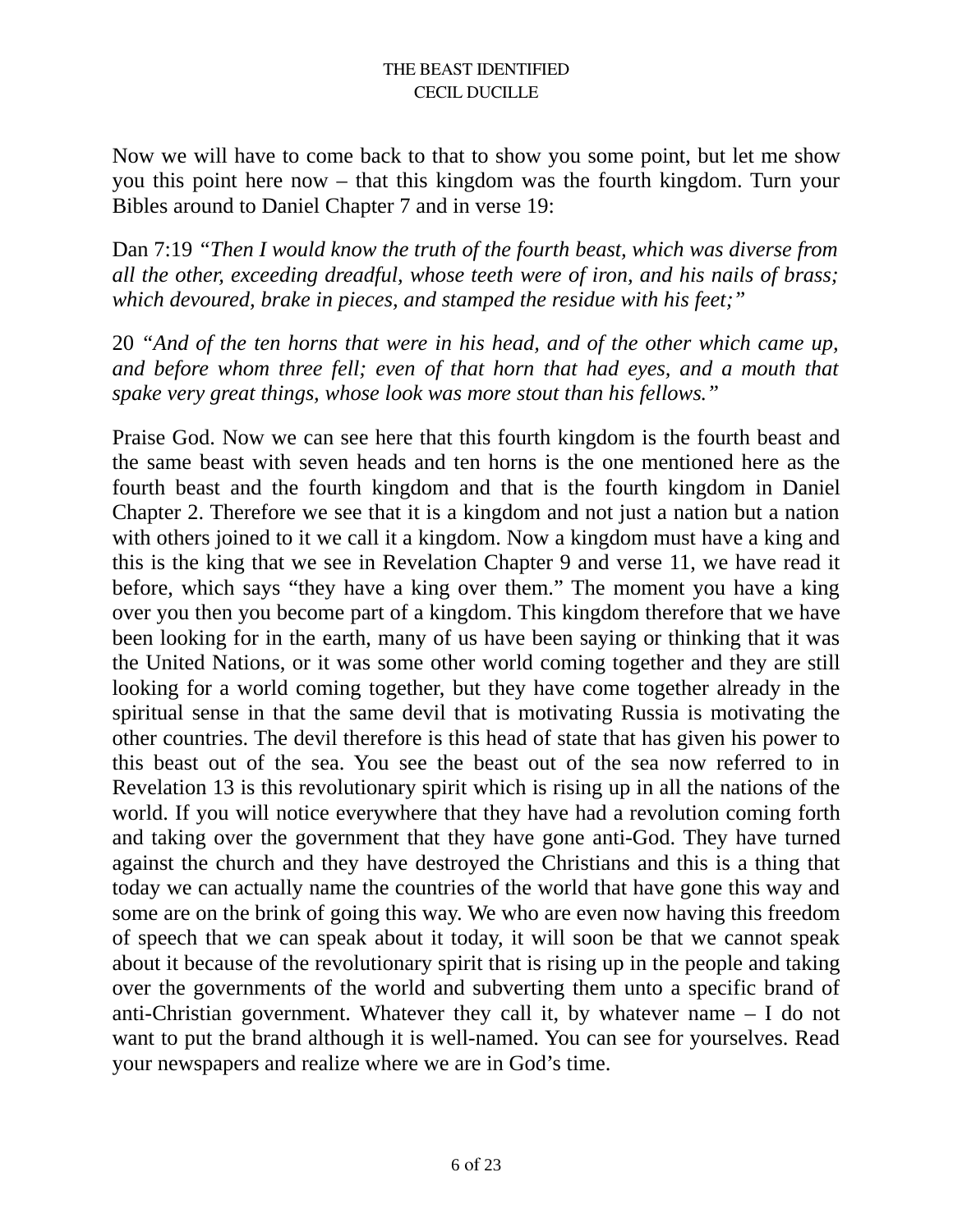Let us therefore go one step further and identify the heads and what the horns are. Now we see that the seven heads must coincide with the seven branches of the candlestick. These seven branches of the candlestick represent the seven areas of the church world which form the full church. That is that when Jesus sent forth His message to the seven churches of Asia you could see that the seven churches of Asia had seven different natures within them but they were all working towards the same thing: Repent and be zealous and I will do so for you and so will be your destiny. So we can see if we compare them with the seven churches of Asia we can see that the seven churches of Asia were all different though the same. Now we can see in the world understanding of what is going on here coming up out of the sea that all these revolutionary groups they are in some way different. We have Socialism. We have National Socialism. Some call themselves that, some call themselves Democracy, some call themselves… Whatever they do call themselves by they want the one basic point – that they are anti-God and that they have one spirit ruling over them which is the satanic spirit, the spirit of an adversary of God.

Now I want you to see this carefully now that these seven heads that God speak about in the end time here they are going to have ten horns. Before we go into the horns which is a very interesting subject let us see if we can truly identify the heads and upon these heads the horns will come forth. Now the heads therefore would be coming out of the sea as the first verse said:

Re 13:1 *"And I stood upon the sand of the sea, and saw a beast rise up out of the sea, having seven heads and ten horns…"*

Now the sea in the scripture represents the nations. We will read that also to be sure that we are on the right track. Now the sea represents the nations so therefore the nations are going to be divided into seven different blocks. We said first of all that these blocks were revolutionary blocks and so let us see… We had first the Russian Communist revolution and that brought a one block. Then you have the European Common Market which will in itself become another block. That includes all the nations who are in it and those who ought to be in it. Now from that we have the Chinese Eastern block which also will include all the nations who are in it and those who will be in it. Do you notice that these are spreading towards Viet Nam, Cambodia and all those Middle East Countries? They spread each area, each area is spreading itself to those it can influence and then you have the African Nationalist movements that have come together again into another block, into a Union. So we have the American and its Western Nations and Western Alliances and you can see how these different areas are spreading. Some are under the influence of the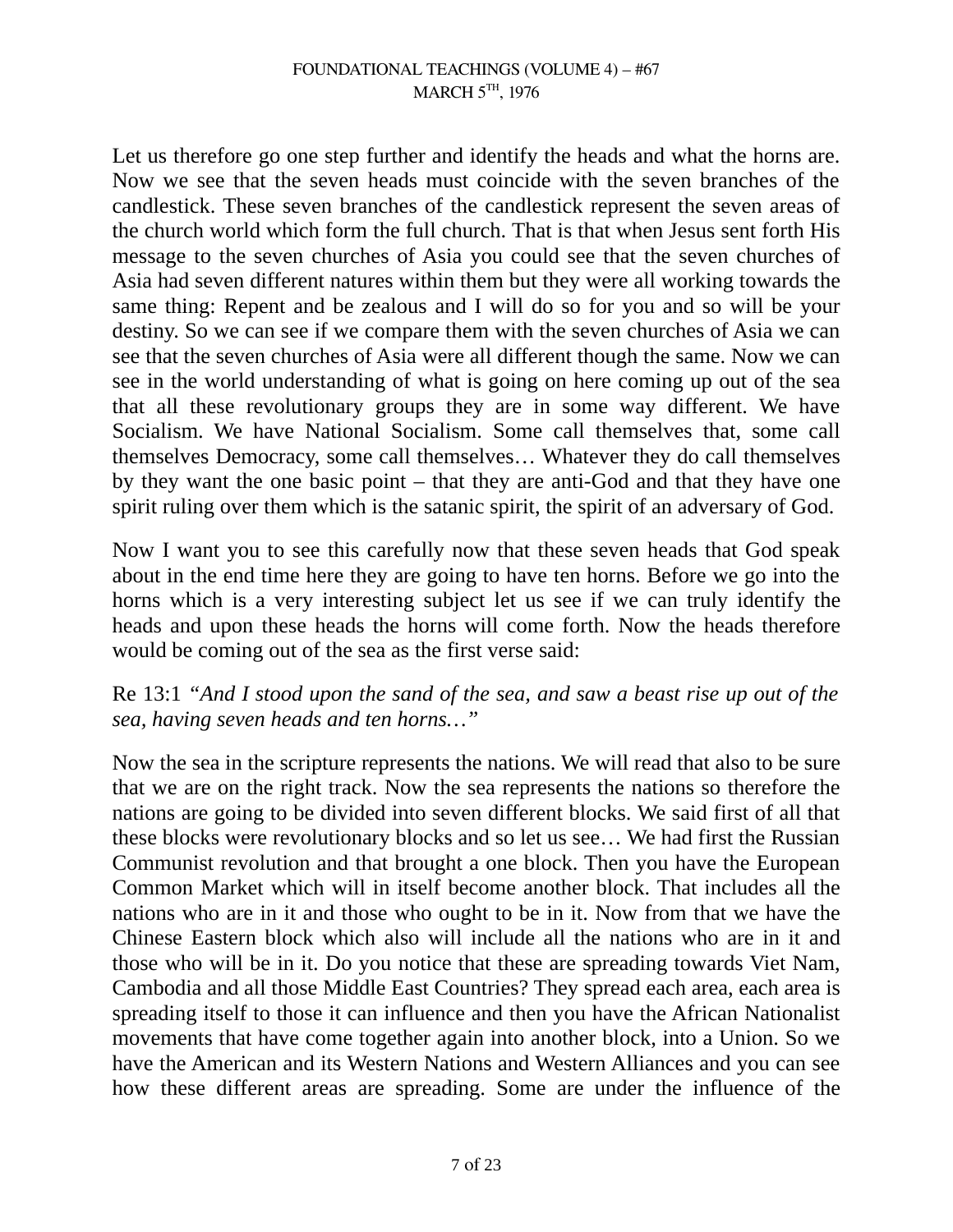Chinese, some are under the influence of the Russians, some are under the influence of the Americans. The South American nations all fall under one or another of these categories. Then we have the aligned third world groups which include all the little nations including some of the South American nations that have not been aligned in any of the blocks but are as it were between. Many of these are revolutionary governments. Then we have the Ecclesiastic kingdom which in itself is exercising a certain amount of authority over quite a number of people within these kingdoms.

We don't have to go into the details of this spirit but you can remember where it began up in Babylon with Nimrod. The kingdom of Babylon began with Nimrod and Nimrod was one who revolted against God and set up a kingdom. If you notice that when God speaks of these things He calls them Babylon, that one name refers to all the revolutionary spirits and the spirit of war that is in humanity.

Now that we have identified the heads let us identify the horns. We said then these heads had ten horns. These heads had ten horns. Now the ten horns we must read another scripture to give us an idea of what these heads and these horns mean. Let's go into the  $17<sup>th</sup>$  Chapter of Revelation and we begin to read on the  $7<sup>th</sup>$  verse:

Re 17:7 *"And the angel said unto me, Wherefore didst thou marvel? I will tell thee the mystery of the woman, and of the beast that carrieth her, which hath the seven heads and ten horns."*

Now the idea about the woman we have not yet discussed that idea. But the beast is the thing that we are dealing with now and then we will come back and show you what the meaning of the woman.

Re 17:8 *"The beast that thou sawest was, and is not; and shall ascend out of the bottomless pit, and go into perdition: and they that dwell on the earth shall wonder, whose names were not written in the book of life from the foundation of the world, when they behold the beast that was, and is not, and yet is."*

Now you wonder what all this means. Of course the beast that was and is not and yet is is the devil himself that has been trying to mix himself and to incorporate himself with humanity. Now if you look back at Daniel 2 and that phrase somewhere from verse 41 which we read, we said "he would try to mix with the seed of men." Iron cannot be mixed with clay so would this spirit try to bring forth himself with the seed of men and he could not. Now if you look again at your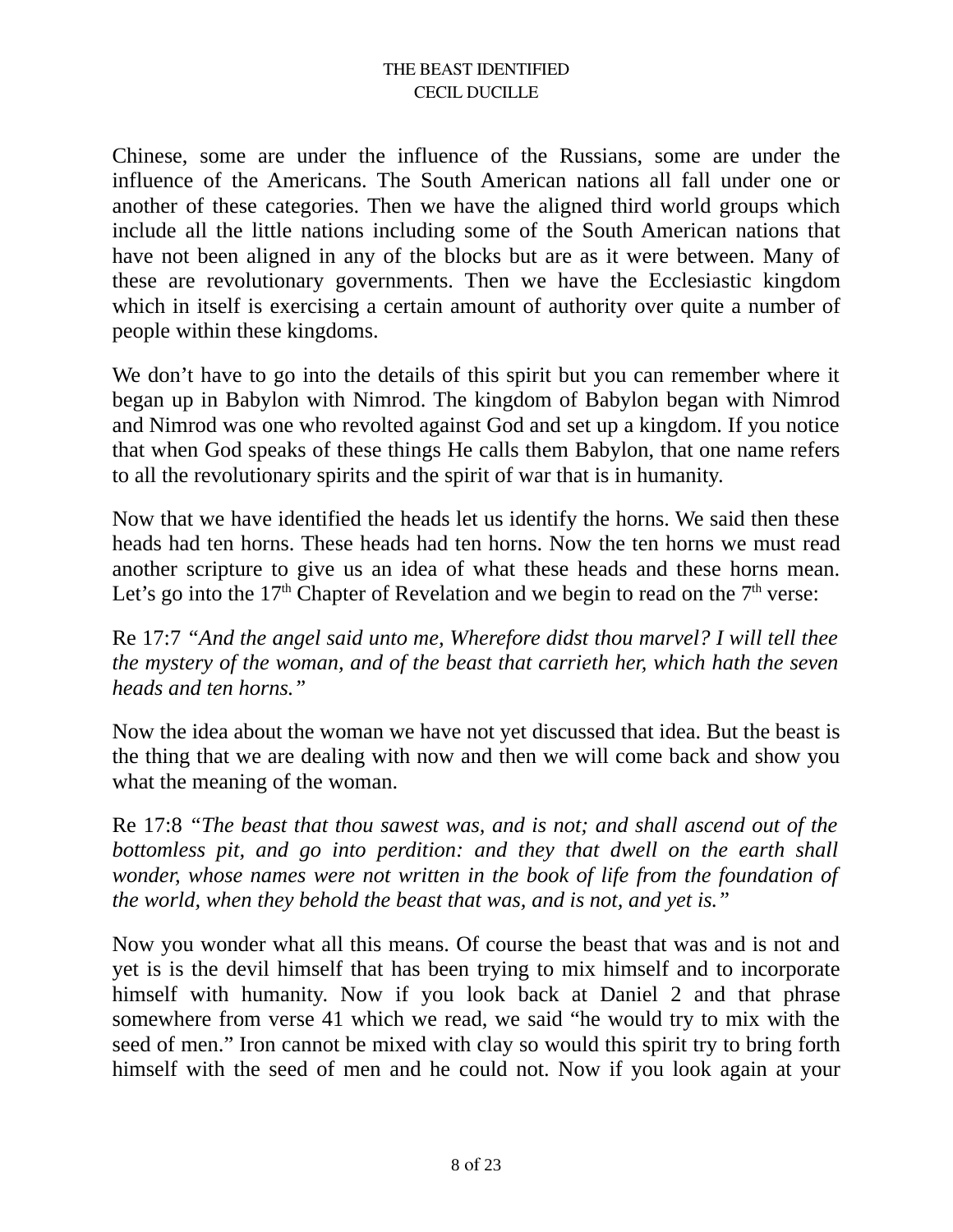Bible your Bible tells you that God became man; that God mixed himself with humanity and God became man manifested in a man named Jesus Christ. Now you will find that everything God does the devil tried to do it. So what the devil was trying to do is to bring forth a human being out of his own breeding with the human race. Now if you look therefore at this Chapter 17 we just read here – verse 8:

Re 17:8 *"The beast that thou sawest was, and is not; and shall ascend out of the bottomless pit, and go into perdition…"*

In other words we are speaking of a future event when the devil will come out as it were and manifest himself into and in an individual. Some people don't really understand the beast that we are talking about: we are talking about a kingdom; we are talking about a spirit; we are talking about a human manifestation. Therefore he will manifest himself in some men more than in others. Even as we see in the church there is weakness and there is strength and there is one church that will come forth in the glory and power of Jesus Christ manifesting the full glory and the nature of Jesus – so it is that there is an area of the world that is coming up in satanic influence and will manifest itself as the devil incarnate and at the head of this will be a man. We will come right down to the identification of who this man will be, or is I should say. But I do believe that the whole manifestation is here both the spirit, the man and the kingdom. As we go into the kingdom and deal with the kingdom we come into the spirit and then we will see the man.

So we see that Satan therefore  $-1$  want to add this one point about verse 8: that Satan manifested himself in a man named Judas and if you look back at the scripture in John Chapter 13, verse 27, you will see wherein Satan entered into the man named Judas. But Judas could not stand the power of Satan and he finally committed suicide. So we see that Satan is seeking for another manifestation of himself in a human form in the earth in our time.

Now we run down the chapter here and we look at verse 12:

Re 17:12 *"And the ten horns which thou sawest are ten kings, which have received no kingdom as yet* (when the Bible was being written)*; but receive power as kings one hour with the beast* (that is to come)*."*

We are reading the Bible here speaking of the future, but we are in the present when the beast **is**. I want you to understand that. We are looking at a Bible that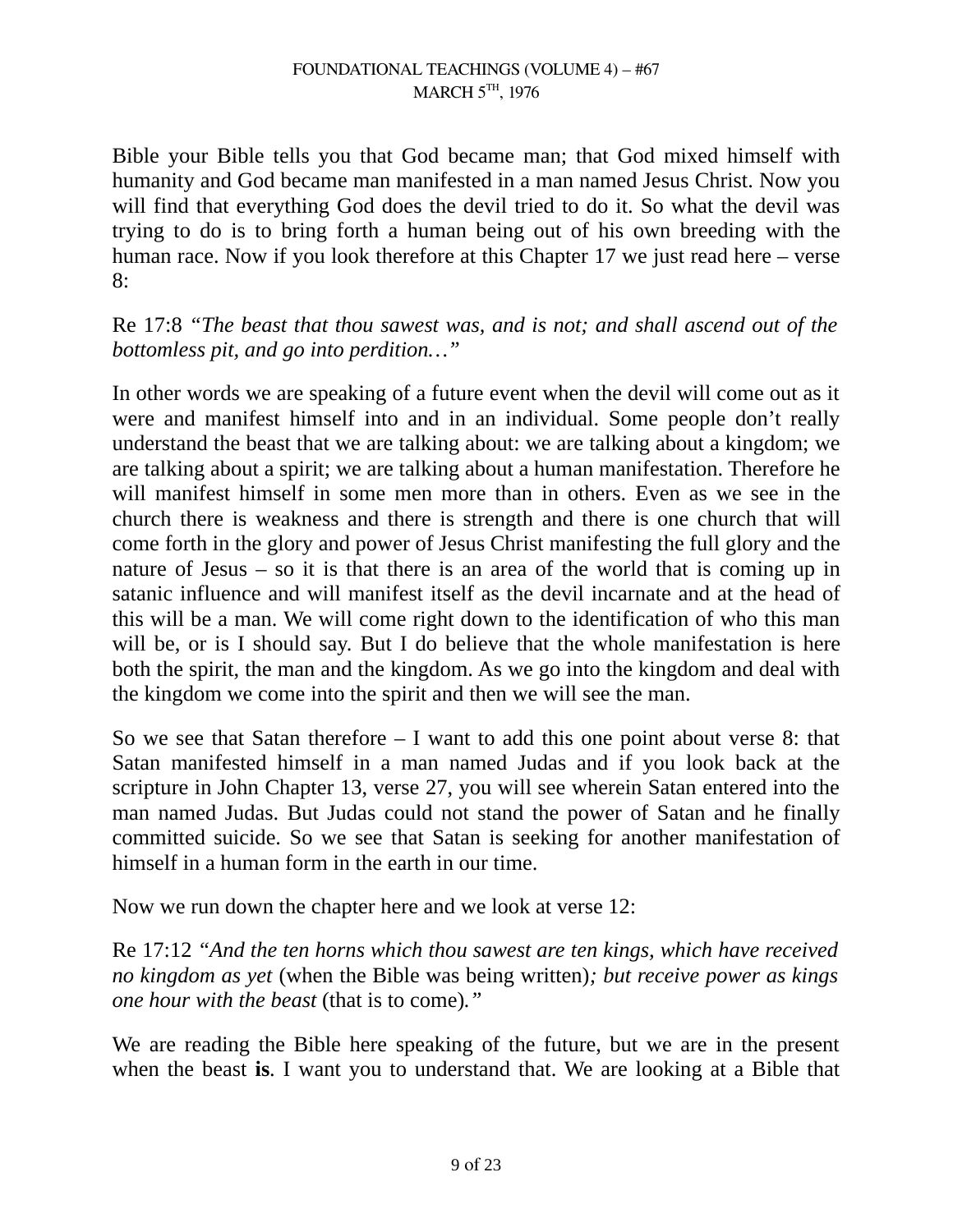spoke of something that was to come and we are now living in the time when the beast now **is**. The ten horns which the Bible speaks of would have a crown on them in Chapter 13 and in verse 1:

Re 13:1 *"…having seven heads and ten horns, and upon his horns ten crowns, and upon his heads the name of blasphemy."*

So this is the identification of the beast, that this revolutionary thing, this beast system is against God, anti-God. Now we are going to show you where it started from, how it happened that all the nations of the world, all the universities seem to be teaching anti-God-ism and you are looked down upon the moment you profess Jesus Christ as Saviour. Men of knowledge don't count you when you begin to follow Jesus and the worst thing you could ever do in a place of knowledge is to speak in tongues, you would be totally anathema. So we look here where it says the heads have on them the name of blasphemy but the horns have the power.

Re 17:12 *"And the ten horns which thou sawest are ten kings, which have received no kingdom as yet; but receive power as kings one hour with the beast."*

Re 17:13 *"These have one mind, and shall give their power and strength unto the beast."*

In other words you see here the kings that will be at the head of these seven nations or the rulers which are at the head of these seven nation, they will give their power to the beast and their strength to the beast. Remember the devil gave his authority to the beast.

Right here let us stop a little and find out where the devil got his authority from that he gave to the beast. We turn back to Luke Chapter 4 and in Luke Chapter 4 we see Satan talking to Jesus and as Satan talked to Jesus he seemed to let out certain secrets there. In verse 5:

Lu 4:5 *"And the devil, taking him up into an high mountain, shewed unto him all the kingdoms of the world in a moment of time."*

6 *"And the devil said unto him, All this power will I give thee, and the glory of them: for that is delivered unto me; and to whomsoever I will I give it."*

In other words he said that the power and the kingdom was delivered unto him and to whosoever he will give it. Amen. So we can see here Satan letting out the source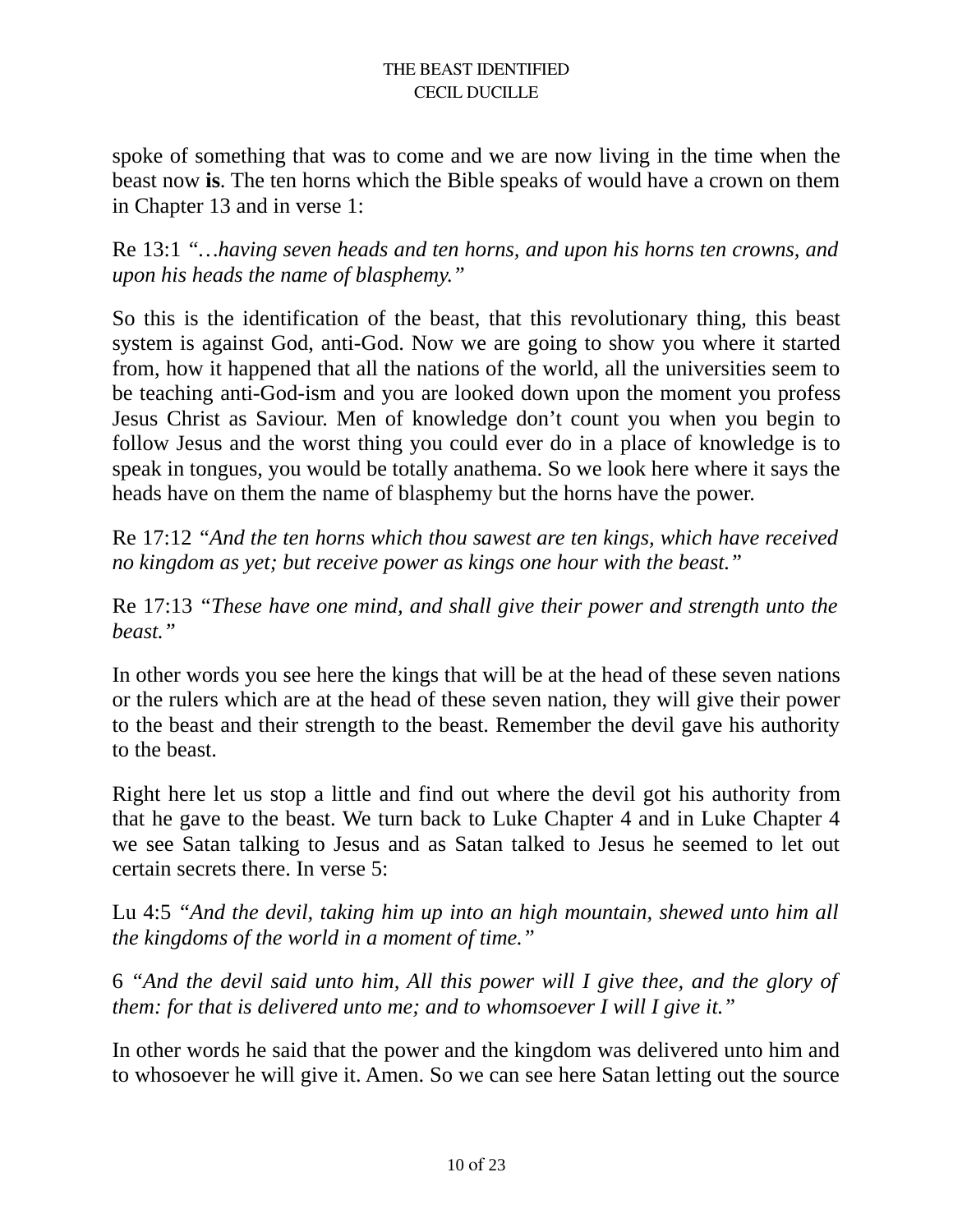of his power, telling us where he got it. Now we know God didn't give him any power and any kingdom and we know that he threatened God that he was going to take it. Let me show you that too. If you turn your Bibles with me back into Ezekiel Chapter 28 you see here that God took away the power from the Devil. In verse 16:

Ez 28:16 *"By the multitude of thy merchandise they have filled the midst of thee with violence, and thou hast sinned: therefore I will cast thee as profane out of the mountain of God: and I will destroy thee, O covering cherub, from the midst of the stones of fire."*

That is the stones of fire were those bright and glorious ones there in the second heaven who had the power to radiate change upon other creatures. So God took away His power from him. Now let me read it for you in Isaiah Chapter 14 where Satan actually threatened God that he will take Zion. Hallelujah. Amen. He said he would take Zion. Do you hear that?

Is 14:12 *"How art thou fallen from heaven, O Lucifer, son of the morning!* (That means day star or bright one, son of Jesus Christ.) *how art thou cut down to the ground, which didst weaken the nations!"*

Listen to this now!

Is 14:13 *"For thou hast said in thine heart, I will ascend into heaven, I will exalt my throne above the stars of God: I will sit also upon the mount of the congregation, in the sides of the north:"*

Where do you think he is talking about? He is talking about Zion. You turn your Bibles to Psalm 48 and there you will see the word of God speaking of Zion.

Ps 48:1 *"Great is the LORD, and greatly to be praised in the city of our God, in the mountain of his holiness."*

2 *"Beautiful for situation, the joy of the whole earth, is mount Zion, on the sides of the north, the city of the great King."*

Surely this is the clue that Satan wanted Zion, that he wanted that stronghold of God – you and I, that he wanted us to be his people and this is the very issue upon which he fell as shown us here in Isaiah 14 and verses 12 and 13.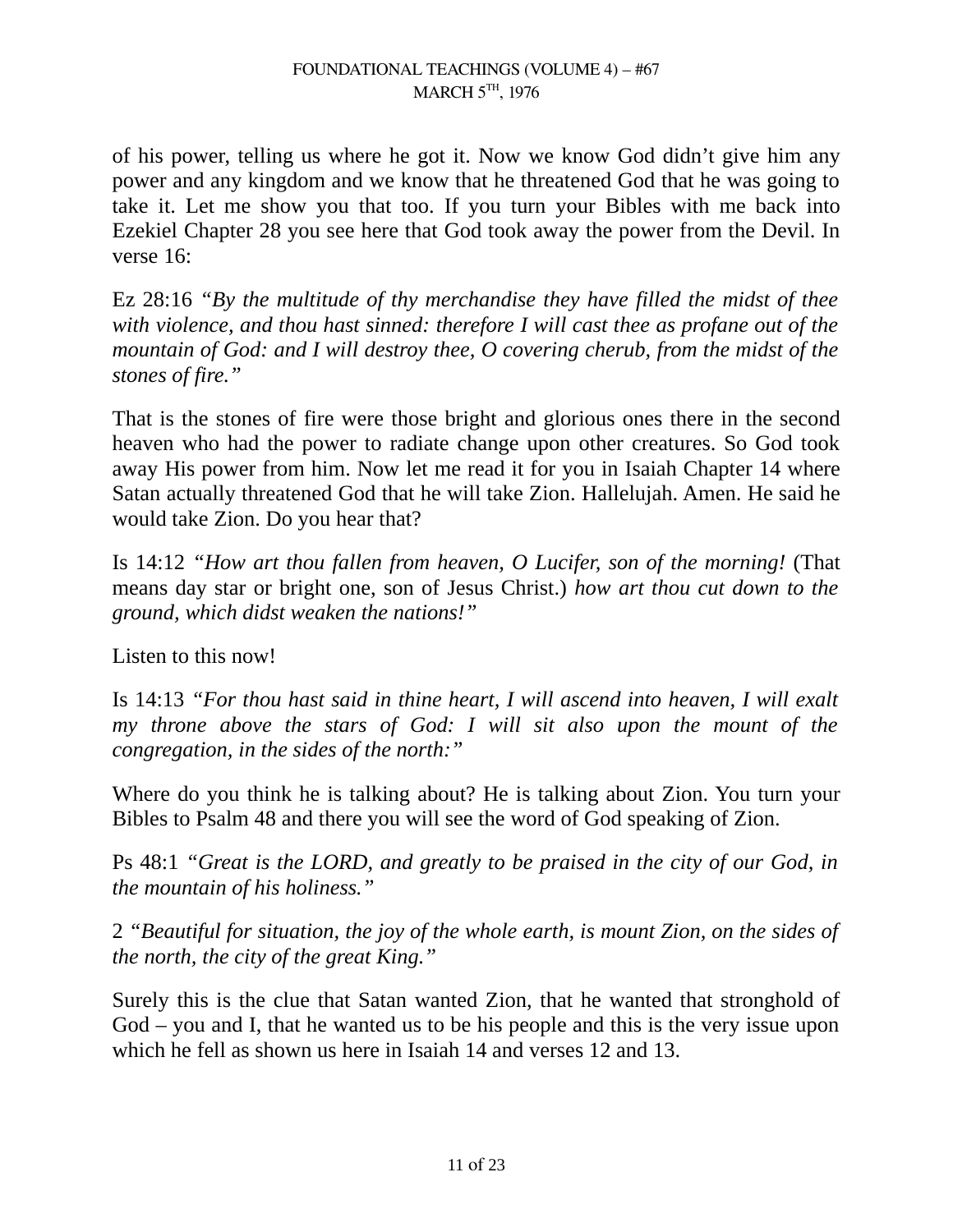Now let us go back to the main thought: that the time has come when Satan realizes that he cannot get Zion. Zion has already proven herself to be above his taking and he is now making war with her. If you notice Chapter 12, verse 17 in Revelation:

Re 12:17 *"And the dragon was wroth with the woman, and went to make war with the remnant of her seed, which keep the commandments of God, and have the testimony of Jesus Christ."*

This is speaking about Zion. Now I want you again to observe in Revelation 12 that it is no longer the beast and the dragon as separate entities, but in verse 3 it says:

Re 12:3 *"And there appeared another wonder in heaven; and behold a great red dragon, having seven heads and ten horns, and seven crowns upon his heads."*

You can understand now what has happened. If you notice the transition between the dragon and the beast in Revelation 7 the dragon was different from the beast, now we see them as one. The beast and the dragon become one dragon even as Christ and the church are becoming one and will manifest as Christ in the earth. So Satan and his human agents are merging to manifest as Satan in the earth. I should say have already merged and are manifesting as Satan. He has now seven heads and ten horns and this is the picture of the satanic candlestick. This candlestick as I saw it in vision was elongated in the middle like the head of a lizard with two long front legs standing almost upright, the other six heads protruding out from the sides.

The heads therefore are not national heads but ideological heads as the world seemed to be divided into ideological parts rather than international parts. Each level that rules in the kingdom gives the doctrine or ideologies of the world and not of the kingdom of God but of the kingdoms of this world. All governments are/have so much departed from God, but all governments are not diabolical. Thus we find that the British and the American ideologies are democratic types of government are basically Israelic and in these governments you will find that the Bible plays a large part and there is freedom of worship. We would say there are no pure governments but we would fall in the same ideological category of Israel. You will readily see therefore that the Americans represent the last barrier against the total devil takeover of this world. Remember the word which says there are some of Israel which are not of Israel and so it is with us. We are greatly influenced with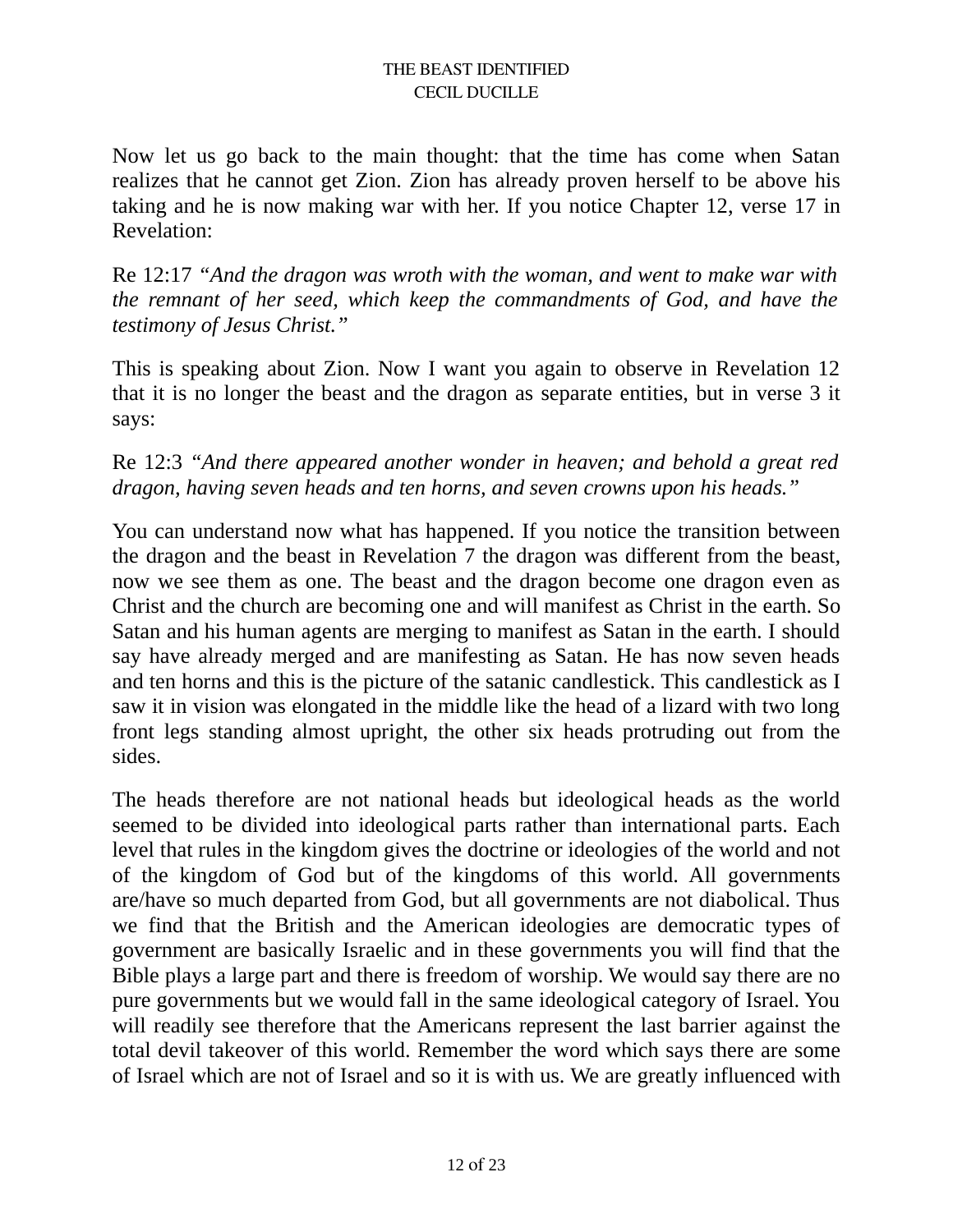satanic forces and infiltrated by these forces but the elect of God, the holy nation, the royal priesthood will never be taken. Then in the last hour when Satan will be bargaining for a victory Michael shall stand up (Michael means like God). The sons of God will come forth in the likeness of God and defeat the enemy.

These horns we have seen to be the men who are going to be at the head of these governments. These men are going to give their power willingly to this beast revolution thing. Now I again will speak to you by revelation when I say that I believe that the Common Market countries in Europe, I should say France, that they are about to appoint a head – one man to be above the whole European block of nations or what we call the Common Market group. This man then will be **the** personal beast. Remember we wanted to know who the beast is. We have seen the beast as a world power, now we see the beast as a man. The man that heads this thing with his headquarters in Paris or somewhere about there in Europe will be the head and then the next sequence in verse 14:

Re 17:14 *"These shall make war with the Lamb, and the Lamb shall overcome them…"*

This head will begin to make war with the church and it will all begin in Europe. So if you understand what I am saying I am giving you direct understanding now, no longer symbolic talk, but that this is direct from the Lord as He has given it to  $me - I$  am giving it to you.

Now you want to know when will this begin to happen? I can probably bring you one step nearer than I have hitherto brought you to the time when this would happen according to a vision I received, this vision is of the Lord. I receive a sign of three days before this event. I had the vision on the  $18<sup>th</sup>$  day of December 1974 and the voice that talked with me called the day the  $18<sup>th</sup>$  which was the day of warning to the church of a great explosion or catastrophe that would overtake the church system. I was called a false prophet by these brethren in the vision but the voice said to me, "Come out of her" and so I did.

The next event of the vision was on the  $19<sup>th</sup>$  when a very prominent and precious saint of God left the church system by death and I saw her dressed in white to be with the Lord. This came to pass early in 1976. The third day was the day called the  $20<sup>th</sup>$  and this was the day when the great explosion occurred in the church. "He who hath ear to hear let him hear what the Spirit says unto the churches." I am going to leave it with you.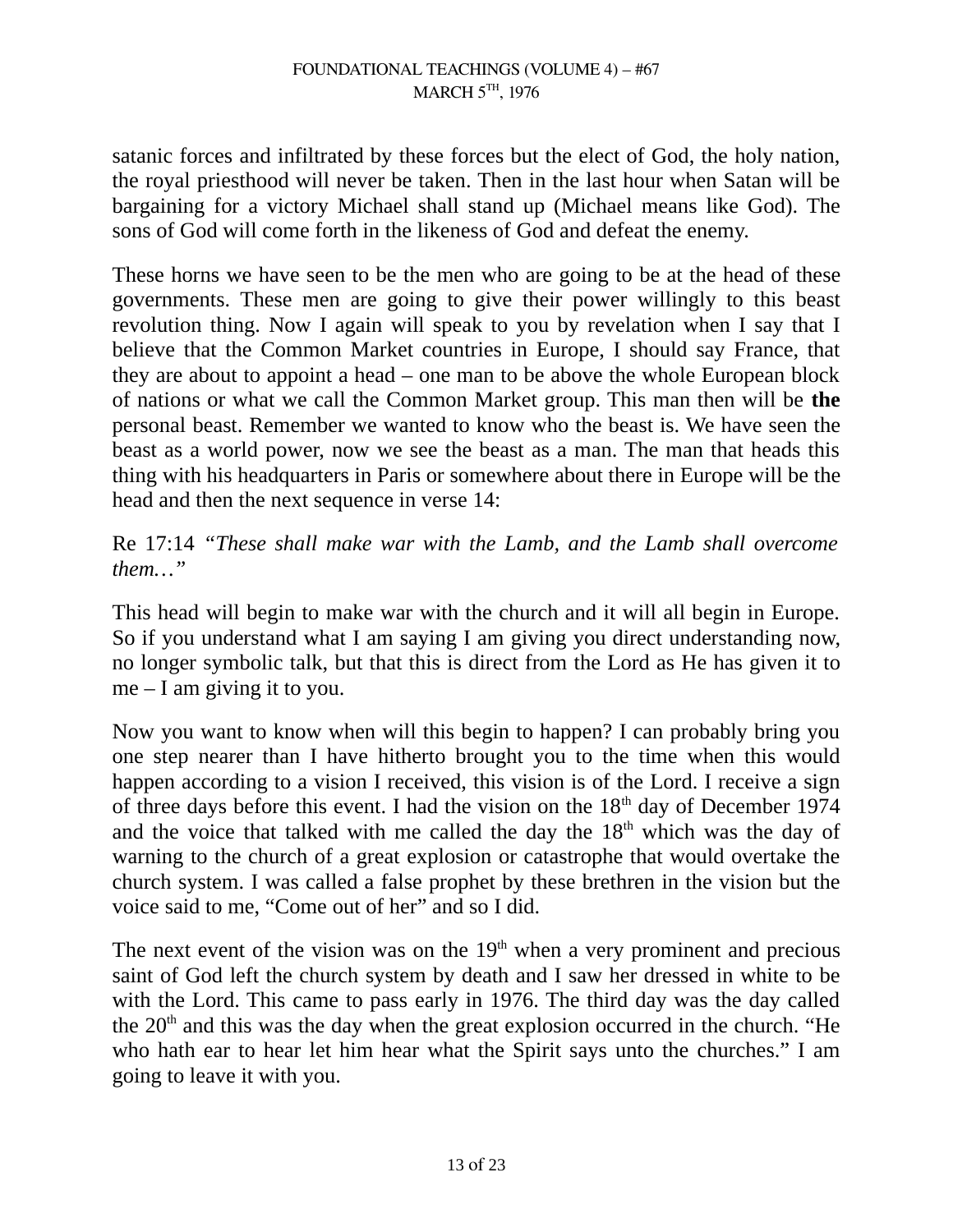This of course is not the war against the saints which I have been telling you about but it is **this** war in the 16<sup>th</sup> verse here:

Re 17:16 *"And the ten horns which thou sawest upon the beast, these shall hate the whore, and shall make her desolate and naked, and shall eat her flesh, and burn her with fire."*

17 *"For God hath put in their hearts to fulfil his will, and to agree, and give their kingdom unto the beast, until the words of God shall be fulfilled."*

Verse 18 is a crowning verse well worthy of a concluding one:

Re 17:18 *"And the woman which thou sawest is that great city, which reigneth over the kings of the earth."*

When this Bible was being written at the time brother John was in the Isle of Patmos the ruling force was Rome and it is that great city which they say, the scripture says *"which reigneth over the kings of the earth"* and it is Rome. So you can see then that this definitely refers to the Roman Church, but then we will have to deal with that thought because whereas many church people look at it as the Roman Church they refuse to see it as the church that has gone a whoring with the world. This does not only include the church of Rome which is the Roman Catholic Church who is the mother of these harlots, but it includes all the other harlots who are playing with the world and the world system.

You ask me the question, "Brother duCille, praise God, my church isn't harloting."

Let's look at that. Let me ask you who is your church following when you keep all the Roman feasts: Christmas, Easter, Halloween, St. John's Eve, St. Valentine's Day and the lot? Who are you following? Stop there.

You said, "Okay, my family doesn't keep that."

But who then is the church following when you go to worship? Is your worship ordered according to the Holy Ghost? Or is it ordered according to your plan or your desires? Or is it ordered according to your church board? Or according to the plan of Babylon? The whole Babylonish thing is that man makes a plan of worship. No man can plan how to worship God, it is the Holy Ghost that teaches you even as you gather together how to enter into worship. So therefore any kind of plan that you have for worship is a plan contrary to the Holy Ghost. Unless you are being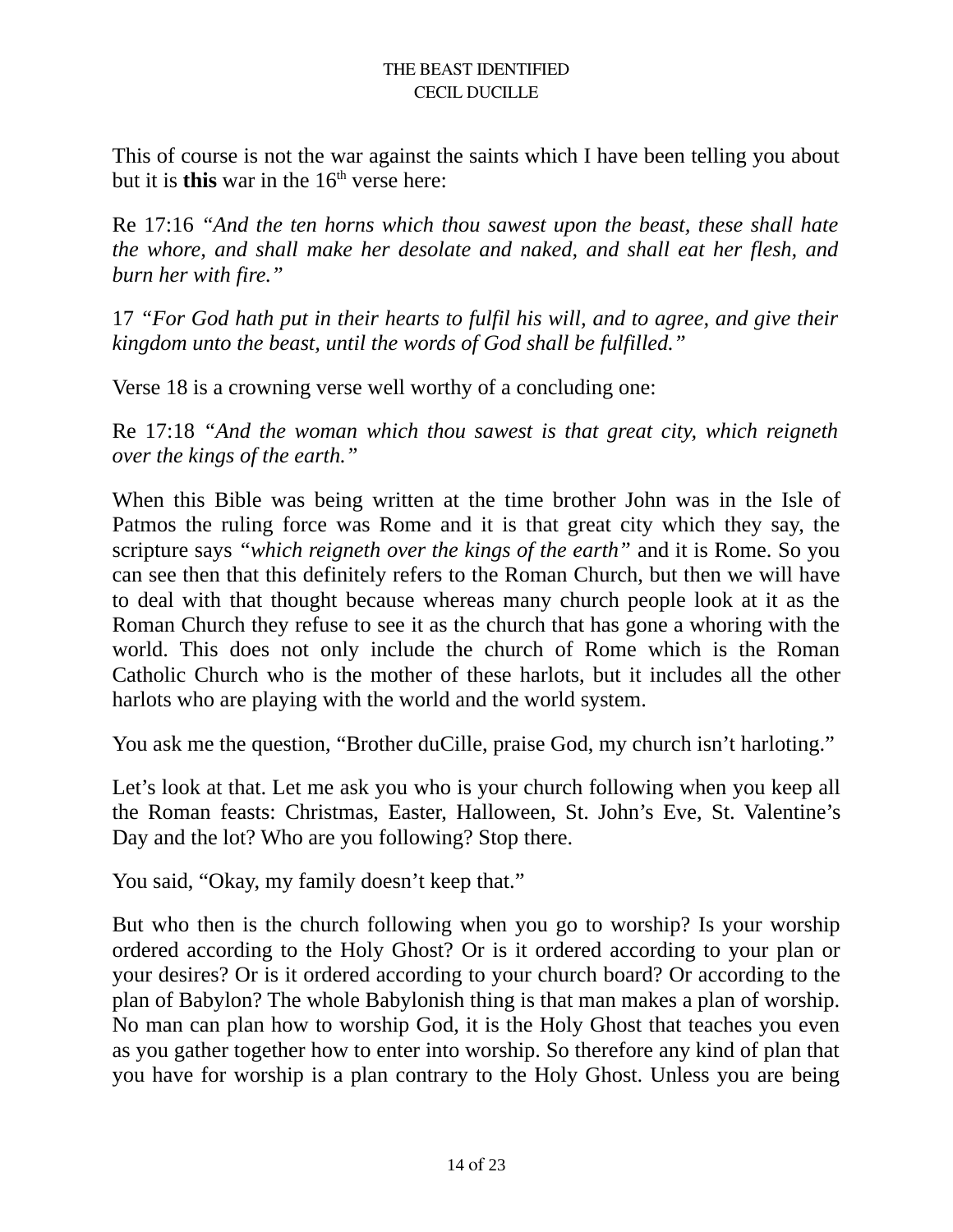led of the Holy Spirit then you are being led of Babylon. That is number two which the basic point, the point of worship is a point where we have strayed from God. Another point is that all our church organization, arrangements: we have our church boards; our bishops; our deacons; our discipleship plans; all this is not of God. There is no such thing in the Bible but God put it in the Bible how His people should worship. So therefore if our church program is after Babylon then we are submitting to that same spirit that we are talking about, the spirit of anti-christ. This will soon be revealed. Thank God, it will be revealed in a short days time, one of God's days. I praise God and hope to live to see it.

This Revelation that I am talking about is not to those who are seeing the kingdom who now are actually a part, knowledgeably a part of the kingdom, but to those who are really blind to what God is doing. This is the revelation that will soon come to pass so vivid that even the blind will see it and there will be none in such a position or so blind that they will not be able to discern what is happening.

The Bible contains a much more detailed description of the horns and the things that will happen in the time of these ten horns that it is necessary for us to turn again to Daniel Chapter 7 and to see a little explanation here about these horns. Let us read from the  $7<sup>th</sup>$  verse:

Dan 7:7 *"After this I saw in the night visions, and behold a fourth beast, dreadful and terrible, and strong exceedingly; and it had great iron teeth: it devoured and brake in pieces, and stamped the residue with the feet of it: and it was diverse from all the beasts that were before it; and it had ten horns."*

8 *"I considered the horns, and, behold, there came up among them another little horn, before whom there were three of the first horns plucked up by the roots: and, behold, in this horn were eyes like the eyes of a man, and a mouth speaking great things."*

9 *"I beheld till the thrones were cast down, and the Ancient of days did sit, whose garment was white as snow, and the hair of his head like the pure wool: his throne was like the fiery flame, and his wheels as burning fire."*

We notice here that the last verse I read, verse 9, shows the picture that we read previously in Revelation Chapter 1 wherein the matured Son had come forth with white hair and so on. But in Revelation Chapter 1 we have the details of verse 9 describing the throne and describing the Christ man. We have gone through that all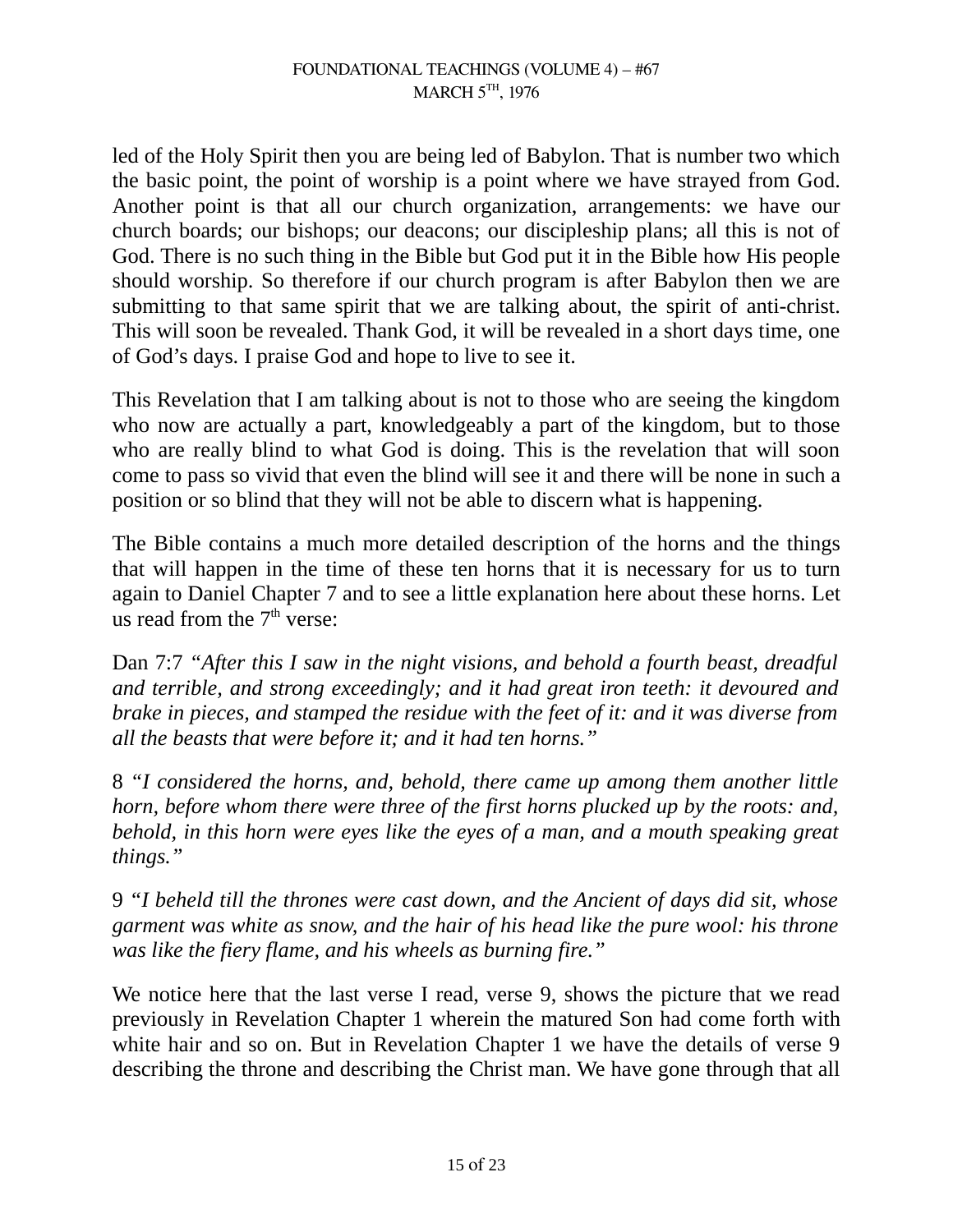ready but let us continue to look at these horns. In this same Chapter 7 there is the description of the horns because Daniel was not satisfied with this description which we have just read. So we go on to verse 20 because Daniel asked the angel in verse 15:

Dan 7:15 *"I Daniel was grieved in my spirit in the midst of my body, and the visions of my head troubled me."*

16 *"I came near unto one of them that stood by, and asked him the truth of all this. So he told me, and made me know the interpretation of the things."*

Verse 20:

Dan 7:20 *"And of the ten horns that were in his head, and of the other which came up, and before whom three fell; even of that horn that had eyes, and a mouth that spake very great things, whose look was more stout than his fellows."*

21 *"I beheld, and the same horn made war with the saints, and prevailed against them;"*

22 *"Until the Ancient of days came, and judgment was given to the saints of the most High; and the time came that the saints possessed the kingdom."*

So we see that this horn that is going to make war against the saints, this identifies him as **the** anti-christ. The anti-christ therefore will make war against the saints and you can see it here clearly put out that **this** is the horn and this is **the** group in which the fullness of Satan will come forth and will do a lot of great things. We can read that, we just go back to Revelation Chapter 13 and there we will look at a few more verses which we did not take in the first instance. Here we are Revelation 13, we come right down to verse 4:

Re 13:4 *"And they worshipped the dragon which gave power unto the beast…"*

We have gone through that. You know what the dragon is and what the beast is. The dragon the devil, the beast the world powers.

Re 13:4 *"…and they worshipped the beast, saying, Who is like unto the beast? who is able to make war with him?"*

5 *"And there was given unto him a mouth speaking great things and blasphemies; and power was given unto him to continue forty and two months."*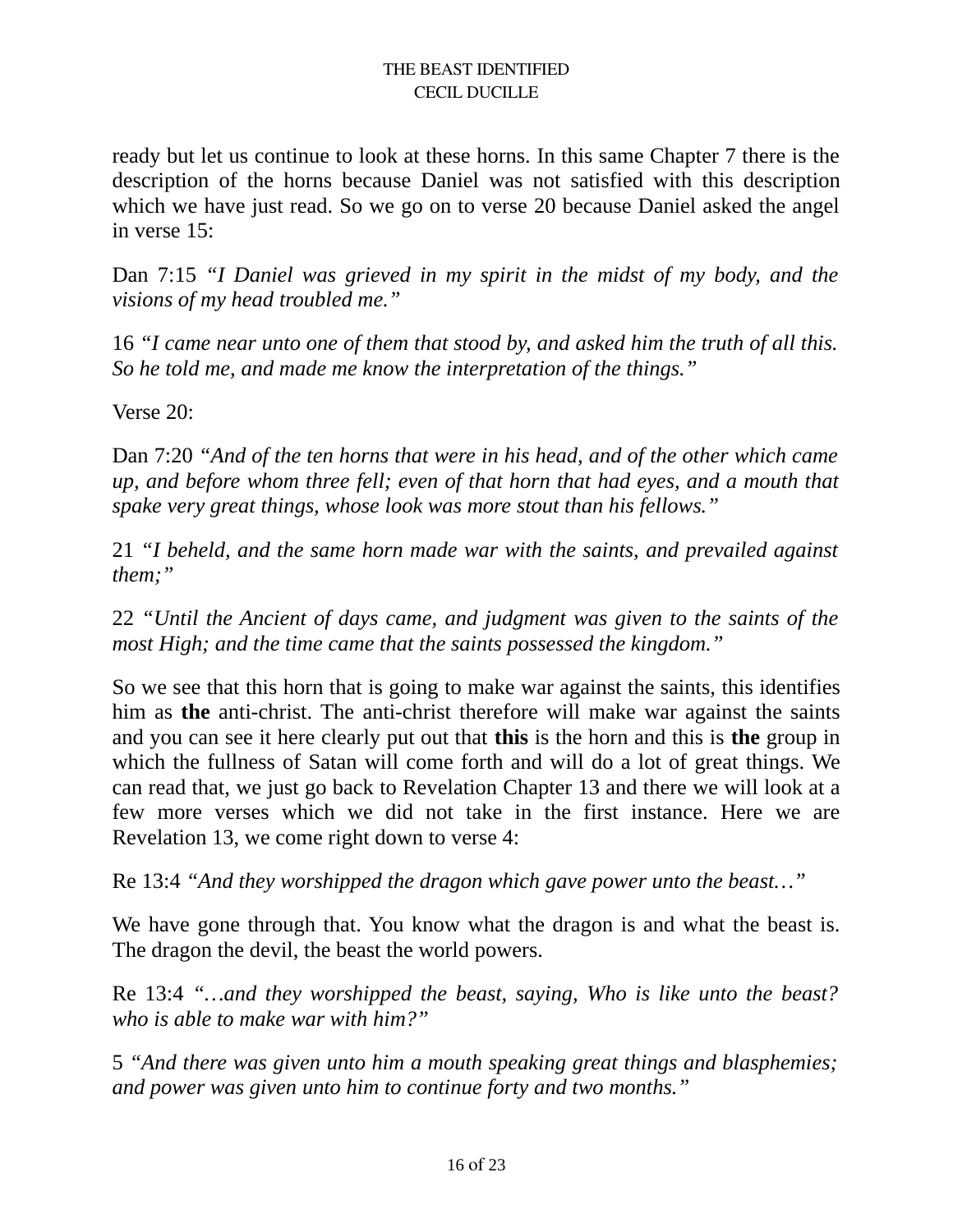6 *"And he opened his mouth in blasphemy against God, to blaspheme his name, and his tabernacle, and them that dwell in heaven."*

Of course this here means he blasphemed the saints, those who dwell in heavenly places, he spoke against them.

Re 13:7 *"And it was given unto him to make war with the saints, and to overcome them: and power was given him over all kindreds, and tongues, and nations."*

Of course here in verse 7 it is not told how long he will overcome them, but in Daniel 7 where we read, "he will overcome them until the Ancient of days comes" and this is a very specific meaning, this has a very specific meaning. This means that the saints of the most High God will continue to suffer until the Christ comes forth in them and strength rises up from Zion and in Zion and vindicates the cause of God. This is the Christ rising up in the body as we see it in Revelation Chapter 1, from verse 12 where we read. I am now in Revelation 13, verse 8:

Re 13:8 *"And all that dwell upon the earth shall worship him, whose names are not written in the book of life of the Lamb slain from the foundation of the world."*

9 *"If any man have an ear, let him hear."*

10 *"He that leadeth into captivity shall go into captivity: he that killeth with the sword must be killed with the sword. Here is the patience and the faith of the saints."*

11 *"And I beheld another beast coming up out of the earth…"*

Now the first beast here we mentioned in the  $13<sup>th</sup>$  Chapter verse 1, came up out of the sea - that means this one came up out of the nations. But this one, this beast comes up out of earth, meaning to say out of the carnal mind.

Re 13:11 *"…and he had two horns like a lamb, and he spake as a dragon."*

Two horns would definitely refer to a kingdom that had two rulers, that was just one head two horns. This kingdom had two rulers. What is going to happen here is that we read in Daniel Chapter 7 wherein this horn that spake great things against God plucked up three. So it became the eighth. In other words there was ten, we lost three through an in-fighting, then this eighth one was or is the beast. I want you to see what we are talking about here. Let's just read on a little further.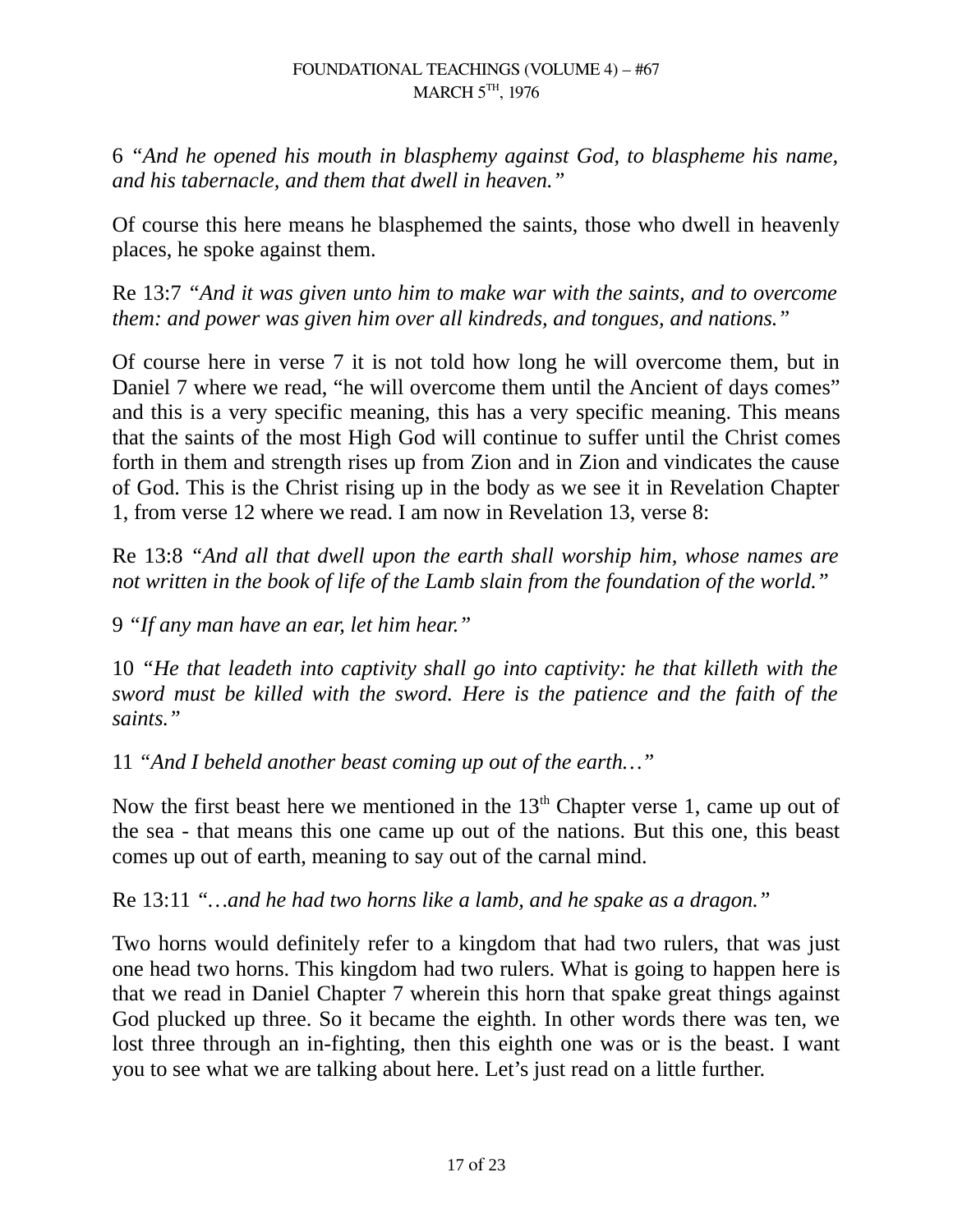Re 13:12 *"And he exerciseth all the power of the first beast* (that is the devil which was) before him, and causeth the earth and them which dwell therein (people who dwell within the earth realm, within carnality) *to worship the first beast, whose deadly wound was healed."*

We find we are dealing with worshippers now. Of course the devil was wounded at Calvary and the church healed his wound by falling and giving him their power.

Re 13:13 *"And he doeth great wonders,* (a miracle worker) *so that he maketh fire come down from heaven on the earth in the sight of men."*

14 *"And deceiveth them that dwell on the earth by the means of those miracles which he had power to do in the sight of the beast; saying to them that dwell on the earth, that they should make an image to the beast, which had the wound by a sword, and did live."*

They were going to make an image to the devil.

Re 13:15 *"And he had power to give life unto the image of the beast, that the image of the beast should both speak, and cause that as many as would not worship the image of the beast should be killed."*

16 *"And he causeth all, both small and great, rich and poor, free and bond, to receive a mark in their right hand, or in their foreheads:"*

17 *"And that no man might buy or sell, save he that had the mark, or the name of the beast, or the number of his name."*

18 *"Here is wisdom. Let him that hath understanding count the number of the beast: for it is the number of man; and his number is Six hundred threescore and six."*

Now these passages are somewhat hackneyed. They have been gone over time and time again. Therefore my only desire here is to give you new revelation on this word. We see here, we are trying to identify the horns. Now in verse 12 we find a situation of a beast with two horns. Now remember the horns represent the men, the rulers themselves and the head represents the government. So we find that the horns had the crowns on them so they took unto themselves authority and they had the power and the authority. So we see it is more like a dictatorship type of business, but this beast with two horns, there are certain characteristics about him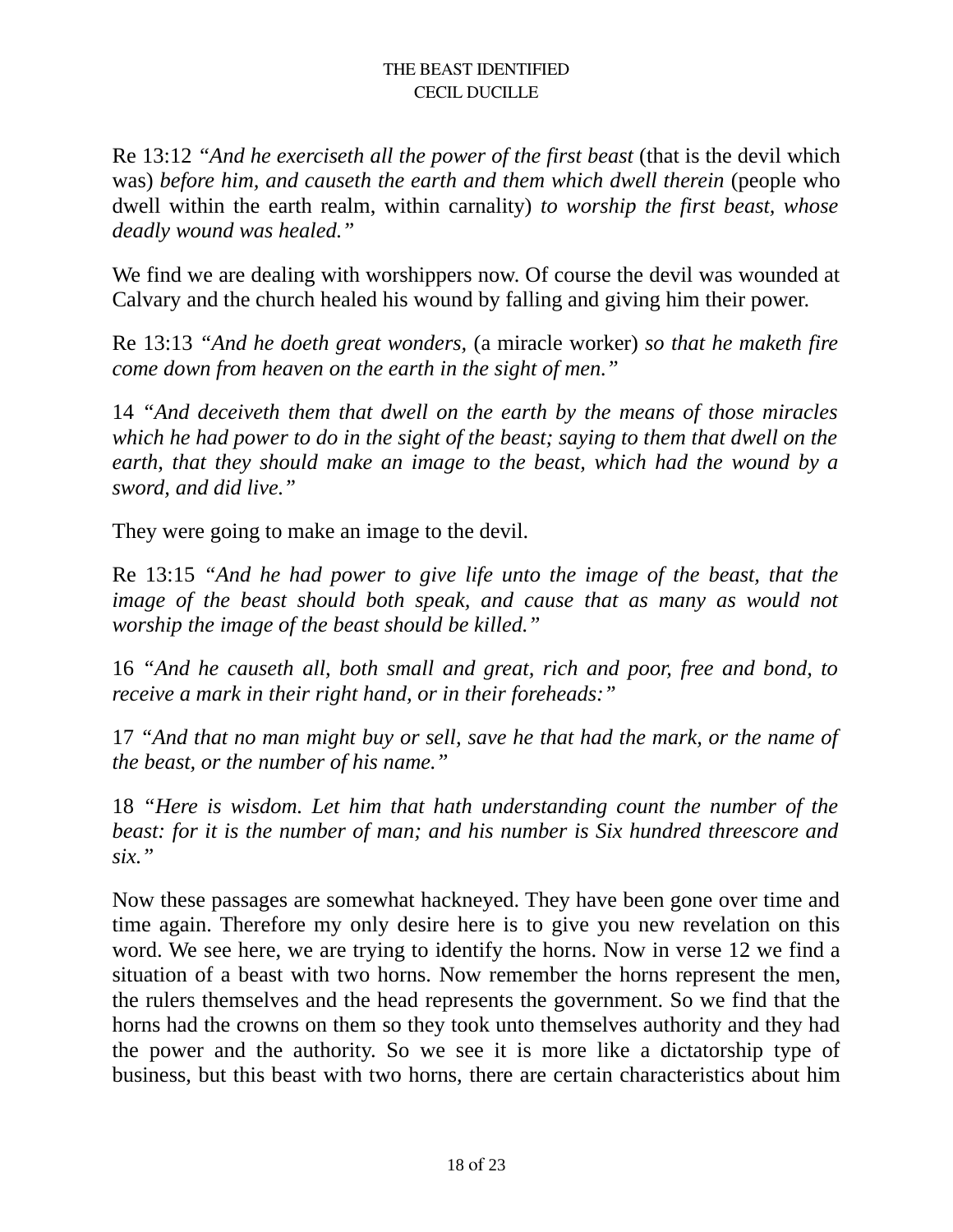which show him up to be a religious person. From this religious thing we can see first of all it was like a lamb and you know a lamb refers to saints. It is not to say it **was** a lamb but it was **like** a lamb and this gives us a clue as to what it was showing forth itself to be, but it spake like a dragon – so it was a devil inside and a lamb outside.

Now we find that this was: (1) causing people to worship; (2) showing its religious nature it was causing people to worship; (3) is that it was doing miracles, causing fire to come down from heaven and making laws pertaining to worship and doing miracles by the power of the devil. Now this therefore is a church and we see the church organization split into two basic power groups. (1) One is the Catholic Roman, Roman Catholic. (2) The other is the protestant which is just as bad as the Roman Catholic. These two groups that have turned away from God are coming forth to be this beast and from them will come forth **the** anti-christ. This can be proven further by turning your Bibles around to  $2<sup>nd</sup>$  Thessalonians Chapter 2, we look again. You see no matter how many times you look at a scripture it seemed to me that the more you look at these scriptures the more understanding we get from them and the more revelation that comes forth to our understanding. Without the revelation of God our understanding is unfruitful.

2Thes 2:3 *"Let no man deceive you by any means: for that day shall not come, except there some a falling away first…*

Now the world isn't going to fall away  $-$  it must be the church he is talking about that would fall away.

2Thes 2:3 *"…and that man of sin be revealed, the son of perdition;"*

Meaning to say the church will fall away to a degree, to a point where the son of perdition will come forth in the church. Now he is beginning to describe him.

2 Thes 2:4 *"Who opposeth and exalteth himself above all that is called God, or that is worshipped* (as God)*…"*

Now when the church comes to a point where in our worship we are worshipping we know not what, like what Jesus told the woman at the well. When the church system comes to a point that we begin to put in Holloween and all the festivals of Rome and the satanic worship; when we begin to use these instead of the worship of God; when we worship idols and statues; when we pray to dead saints and things like that; then it seems we are completely missing God and worshipping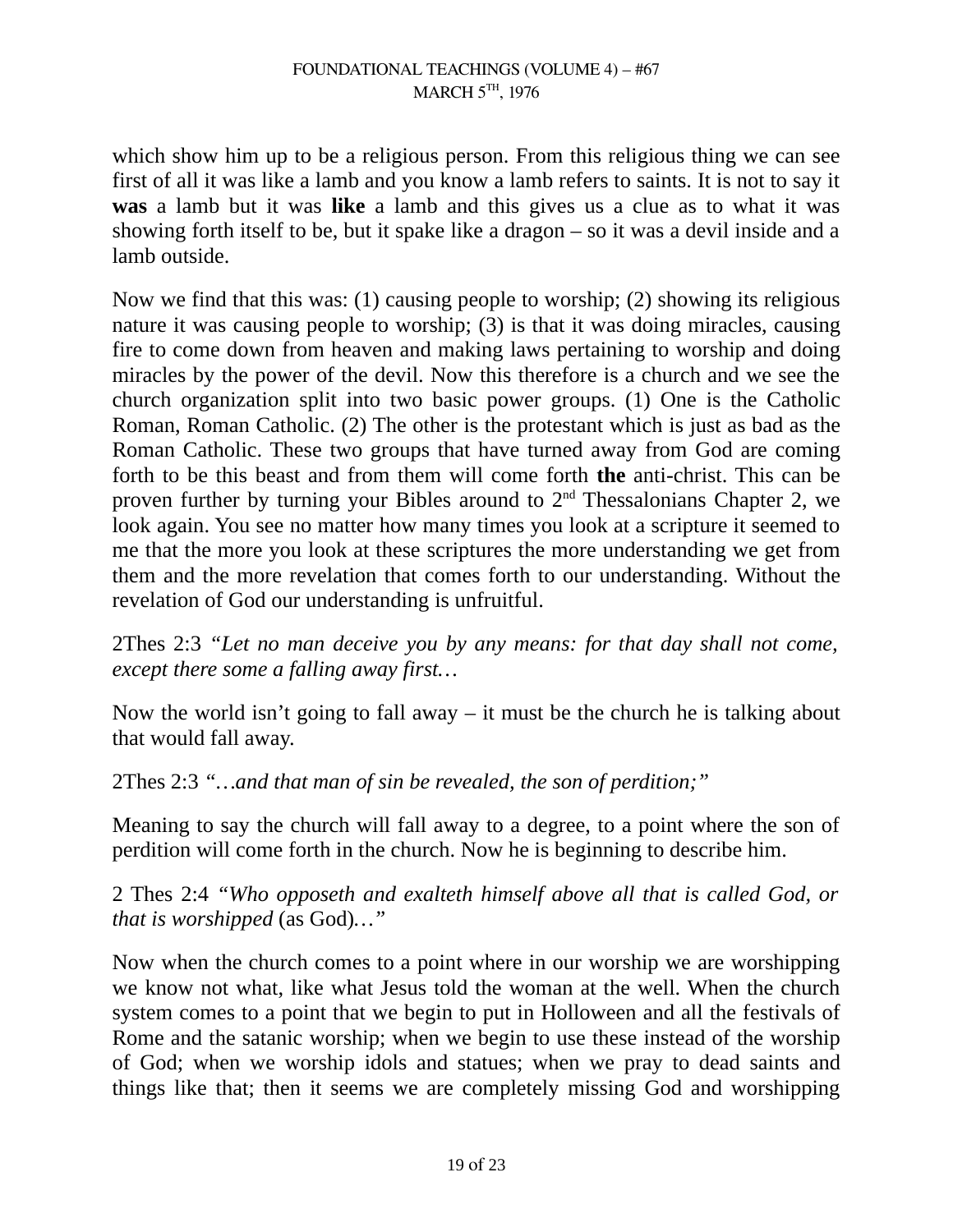something else. If we don't even pray to dead saints and we mumble a prayer that goes to the roof and falls to the floor we are still not worshipping God – we are worshipping we know not what as Jesus was saying.

2 Thes 2:4 *"… so that he as God sitteth in the temple of God, shewing himself that he is God."*

I tell you I definitely have seen many cases where churches are calling something else God than God. In other words I have seen some saying, "Praise God. God gave us so and so and God did so and so for us," when they had their schemes and their plans and their programs of operation and they draw in so much money they go in and say, "God gave us…" God didn't give them that. They got it by their own efforts and with a little help from the devil sometimes.

2Thes 2:5 *"Remember ye not, that, when I was yet with you, I told you these things?"*

6 *"And now ye know what withholdeth that he might be revealed in his time."*

7 *"For the mystery of iniquity doth already work: only he who now letteth will let,* (KJV has) *until he be taken out of the way."*

At this point I would really like to read for you what the Greek says word for word. You may not understand it but you may have the opportunity of misunderstanding it for yourself rather than for somebody else to misunderstand it for you.

We have here  $2<sup>nd</sup>$  Thessalonians Chapter 2, verse 7. I am going to read from the Greek text word for word.

# GREEK TEXT

2Thes 2:7 *"For the mystery already operates (or is generating) of lawlessness. Only there is the one restraining just now until out of the midst it comes."* (GREEK TEXT)

That is what the Greek says and I can tell you how I see it, that the enemy is in our midst. Right now we are casting him out, he is coming out of us and out of our operation and out of our church. Until this work is finished the power of God in us is holding back the full manifestation of the devil in the earth. As soon as we cast him out then he will manifest himself in the system and in the disobedient ones.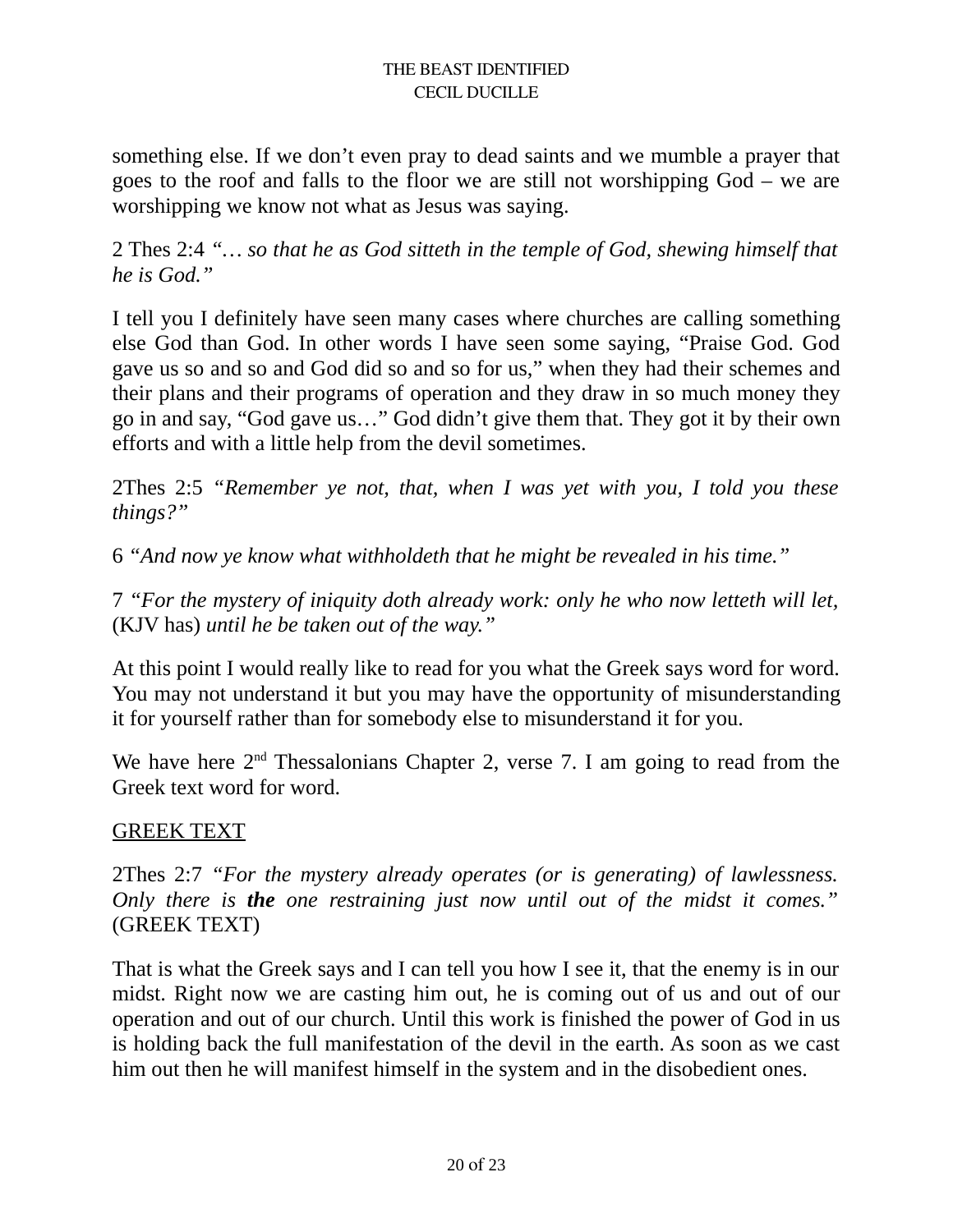2Thes 2:8 *"And then shall that Wicked be revealed, whom the Lord shall consume with the spirit of his mouth, and shall destroy with the brightness of his coming:"*

9 *"Even him, whose coming is after the working of Satan with all power and signs and lying wonders,"*

So we do see that the devil is bringing forth a lying wonders, miracle working body.

2Thes 2:10 *"And with all deceivableness of unrighteousness in them that perish; because they received not the love of the truth, that they might be saved."*

11 *"And for this cause God shall send them strong delusion, that they should believe a lie:"*

12 *"That they all might be damned who believed not the truth, but had pleasure in unrighteousness."*

Now that is from verse 3 to verse 12 of  $2<sup>nd</sup>$  Thessalonians Chapter 2 and if you notice carefully that he said that this one will be in the church putting up himself to be worshipped in the temple (verse 4). Now in conclusion I would like you to get a list of all the nations that are part of the United Nations and look at them to find which nation has not gone over to some revolutionary type of government and which one is going over and which ones are absolutely free. You will find that Israel and the United States and just a few other nations that have not yet got the tentacles of the beast completely formed in their governmental system. We can well see that these are under such pressure that soon and very soon something will have to give. This is what the scripture described as the great consummation at the end of time. Let me read that for you in Daniel.

Dan 9:27 *"And he shall confirm the covenant with many for one week: and in the midst of the week he shall cause the sacrifice and the oblation to cease, and for the overspreading of abominations he shall make it desolate, even until the consummation, and that determined shall be poured upon the desolate."*

We turn again to Daniel 11 and in verse 36:

Dan 11:36 *"And the king shall do according to his will; and he shall exalt himself, and magnify himself above every god, and shall speak marvelous things against*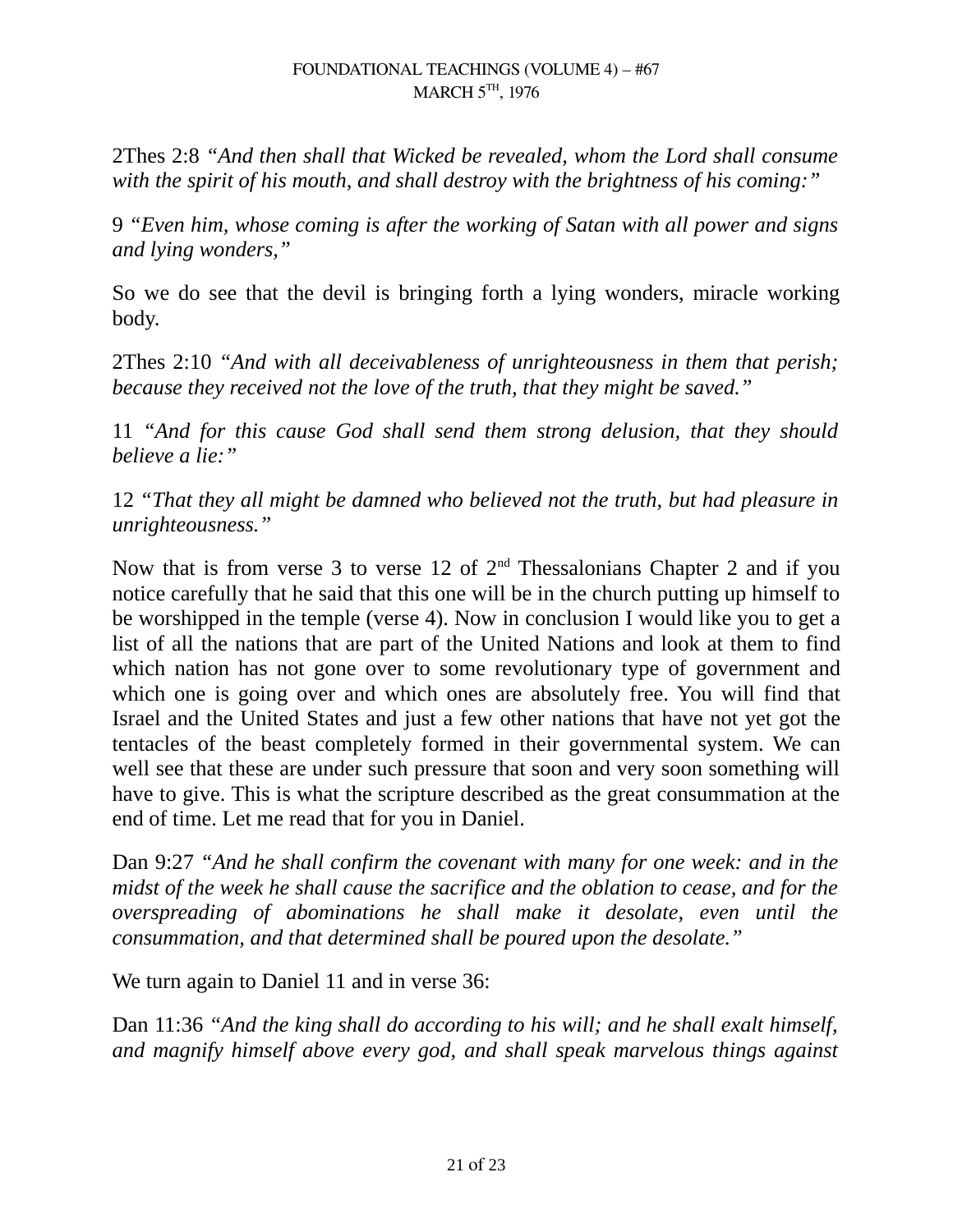*the God of gods, and shall prosper till the indignation be accomplished: for that that is determined shall be done."*

So we can see here God has determined a consummation to bring the transgression to an end. Now we look at Isaiah 26 and verses 20 and 21:

Is 26:20 *"Come, my people, enter thou into thy chambers, and shut thy doors about thee: hide thyself as it were for a little moment, until the indignation be overpast."*

21 *"For, behold, the LORD cometh out of his place to punish the inhabitants of the earth for their iniquity: the earth also shall disclose her blood, and shall no more cover her slain."*

The sequence therefore of what is to happen is first of all that as we are seeing now, the beast will be revealed, then the church will enter into travail and suffering, then the manchild will come forth and then the great deliverance comes. This is what we are heading for now, the travail of the church for the beast will have power until the church brings forth for this is the meaning of that scripture in Daniel which says, "Then the saints of the Most High shall be slain by the beast and shall suffer…"

Dan 7:21 *"I beheld, and the same horn made war with the saints, and prevailed against them;"*

22 *"Until the Ancient of days came* (comes forth)…*"*

So this until we can trace it through the word of God, it shows that there is a time when power will come to the saints of the most High God.

Let me just quickly give a summary of what we have been learning on this tape. First of all that the kingdoms of this world are divided into two distinct groupings: one grouping is political; the other is ecclesiastical, or spiritual I should say. Then that from the political kingdom will arise somewhere in Europe the beast or this man of sin who will be a great leader among the nations. Then from the ecclesiastical side will arise the anti-christ as we see in  $2<sup>nd</sup>$  Thessalonians Chapter 2. Along with the anti-christ will also come the false prophet. All these things will come to their fullness in the tribulation and at the end a great consummation. The end of the tribulation will be with a great war between the worldly power and the